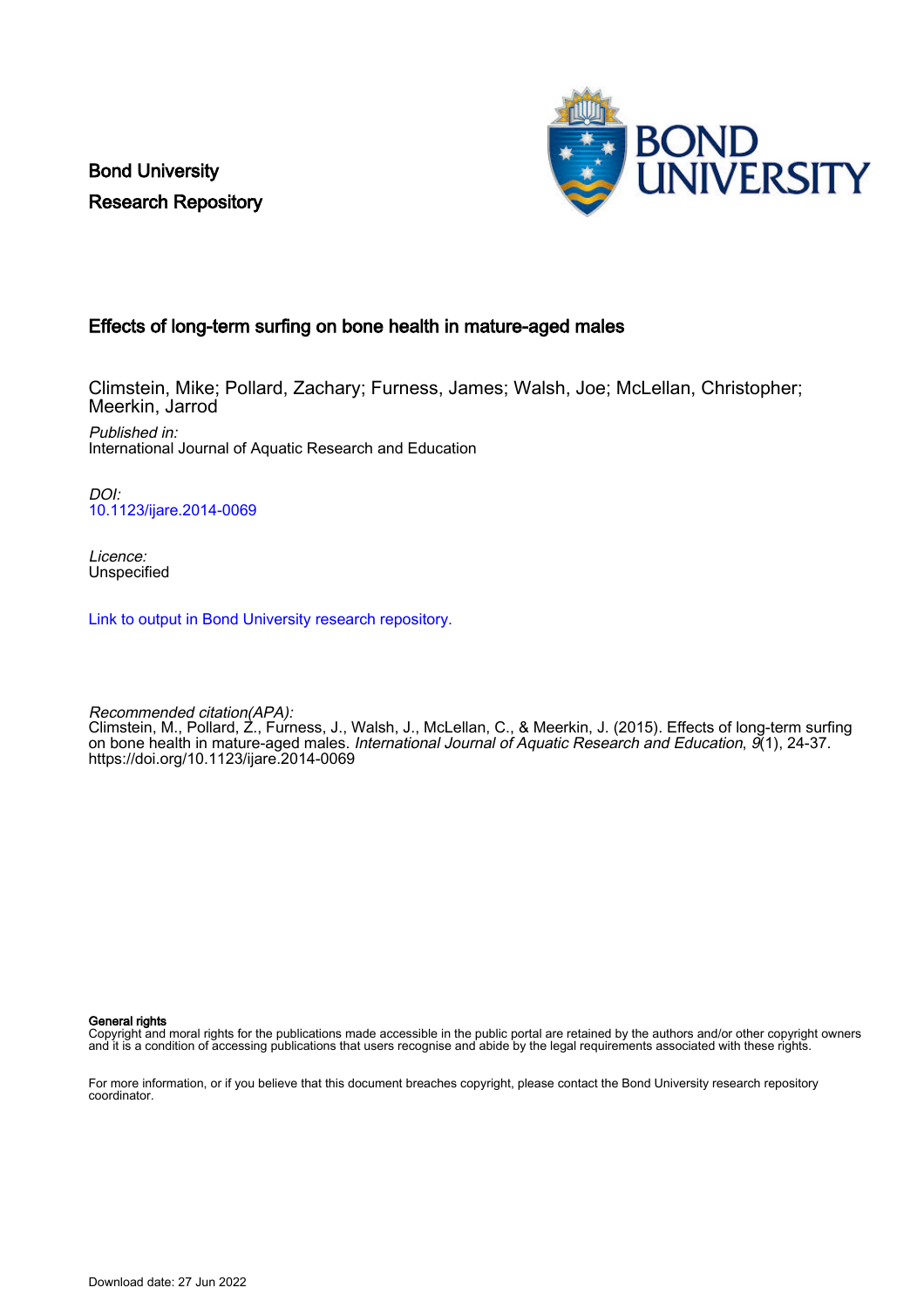Author correspondence to Mike Climstein at waterbasedresearch@outlook.com OTHER author info is correct

Mike Climstein, Zachary Pollard, James Furness, and Chris McLellan are with Bond University, Gold Coast, Queensland, Australia. Joe Walsh is with the Fitness Clinic and Jarrod Meerkin is with MeasureUp, both in Sydney, New South Wales, Australia. Address author correspondence to James Furness at jfurness@bond.edu.au.[**AUQ1**]

Climstein et al.

[http://dx.doi.org/ 10.1123/ijare.2014-0069](http://dx.doi.org/10.1123/ijare.2014-0069)

Effects of Surfing on Bone Health

# Effects of Long-term Surfing on Bone Health in Mature-Aged Males

Mike Climstein, Zachary Pollard, James Furness Bond University

> Joe Walsh Fitness Clinic Chris McLellan

Bond University

Jarrod Meerkin MeasureUp

Low mechanical loading aquatic activities such as swimming and scuba diving have identified decreased bone mineral density (BMD); however, the effects of long-term surfing on bone health remains uninvestigated. This was a crosssectional observational study with two groups: surfers  $(n = 11)$  with 40 years surfing experience and age and gender-matched sedentary controls  $(n = 10)$ . Data collected included physical activity questionnaires, biomarkers, BMD, BMC[ $\text{AUQ2}$ ], and body composition. Surfers demonstrated a significantly ( $p <$ .05) higher mean BMD in the arms (+18.8%), trunk (+26.1%), ribs (+27.2%), spine (+39.5%), and lumbar spine (+22.8%). Surfers also exhibited a significantly (*p* < .05) higher BMC in the arms, trunk, ribs, spine, and pelvis. Surfers also had a significantly higher ( $p = .046$ ) lean muscle mass in their arms (+16.8%). Our results indicate long-term participation in surfing is beneficial to bone health and may be an ideal physical activity for middle-aged aquatic enthusiasts.

bone mineral content (BMC)

*Keywords:* aquatic exercise, bone mineral density, bone mineral content, surf

Surfing has been a popular recreational aquatic activity in Australia since it was first introduced in the 1950s and 1960s with its popularity growing off the back of the Malibu surf board made famous in the 1940s in California. In Australia, it is estimated there are currently over 2.7 million recreational surfers, with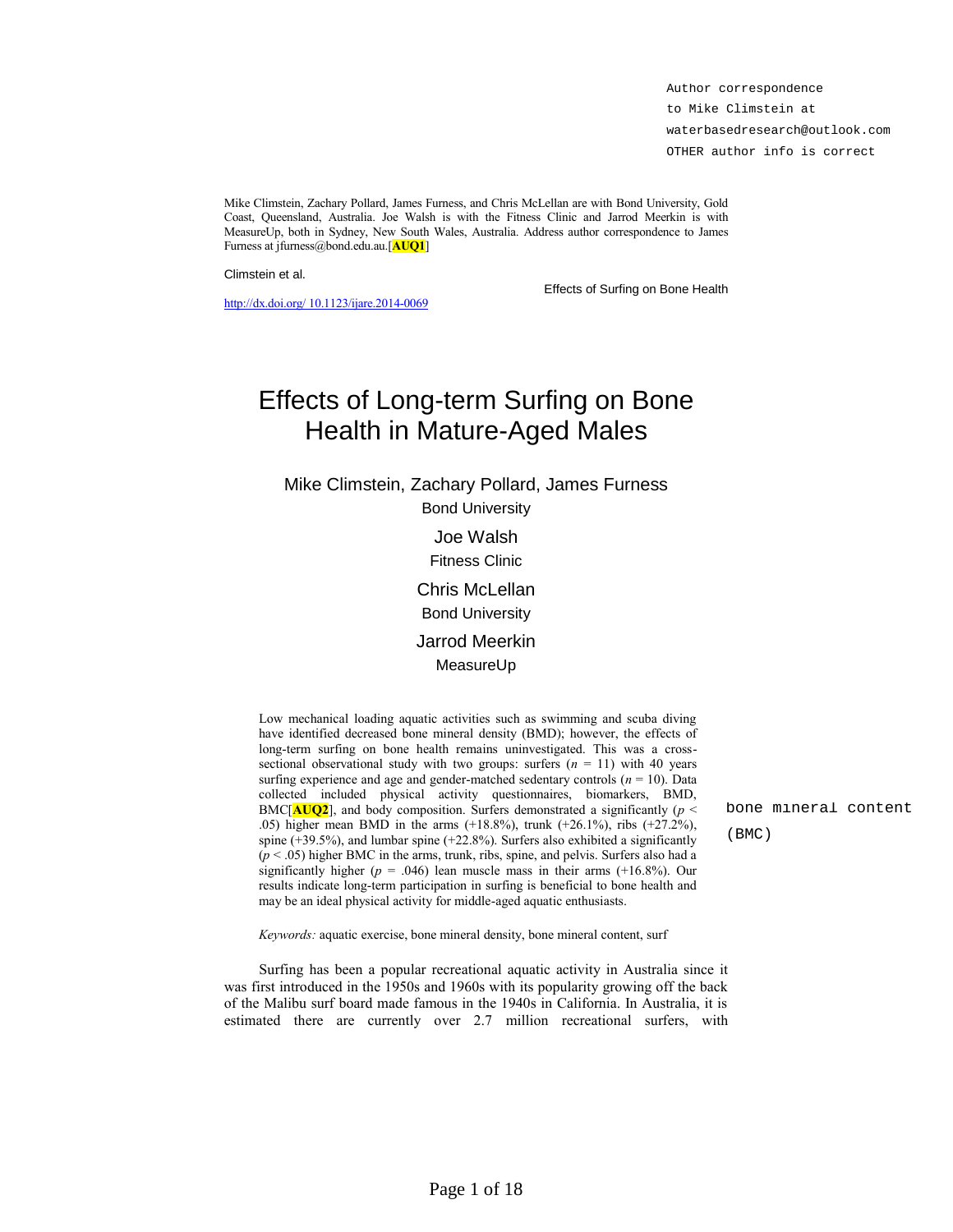approximately one in 10 Australians participating in this aquatic activity and one third of nonsurfers interested in learning to surf (Stark, 2013). Despite the popularity, concern has been raised with regard to the questionable bone-loading challenges of aquatic activities which includes surfing (Becker, 2009).

Bone health is an important factor of aging and it is well recognized that weight-bearing physical activity can have a positive effect on bone health (Warner, Shea, Miller, & Shaw, 2006). The forces applied to bone ultimately affect the balance between osteoclastic (bone breakdown) and osteoblastic (bone formation) activity (Iolascon, Resmini, & Tarantino, 2013). Compressive force loading of the musculoskeletal system during ambulatory movements such as running and squatting exercise results in bone having greater osteoblastic activity opposed to osteoclastic activity and therefore an improved bone strength and mass (Chen, Liu, You, & Simmons, 2010). Conversely, participation in nonweight bearing aquatic activities such as scuba diving and swimming has been shown to be detrimental to bone health (Warner et al., 2006). Hwang, Bae, Hwang, Park, and Kim (2006) reported that the time spent in the water by breath-hold divers is proportional to the reduction in BMD. Pereira Silva et al. (2004) investigated the BMD of professional scuba divers and observed there was a significantly lower BMD in divers ( $p < .05$ ) in both their spine (-3.53%) and hip (-4.80%) compared with age and gender-matched controls**.** Bellew and Gehrig (2006) investigated female recreational swimmers and reported they had a significantly  $(p < .001)$  lower BMD than controls and soccer athletes  $(p = .001)$ . Similarly, Taaffe et al. (1995) investigated the BMD in female gymnasts, swimmers and age and gender-matched controls. Gymnasts exhibited the highest BMD in the hip  $(1.117g/cm^2, SD \pm 0.110)$ , followed by the controls  $(0.974g/cm^2, SD \pm 0.105)$ . Swimmers demonstrated the lowest BMD in the hip  $(0.875g/cm^2, SD \pm 0.105)$ , 10.16% lower than the controls ( $p = .0001$ ). The effects of swimming on BMD has also been evaluated in mature-aged (65 years and older) swimmers who competed in the National Senior Olympic Games. Velez et al. (2008) concluded that elderly males who completed only swimming as exercise should participate in moderate impact activities for their skeletal health.

Currently there is a lack of understanding with respect to aquatic activities on BMD as evidenced by a recent systematic review (SR) (Gómez-Bruton, Gonzalez-Aguero, Gomez-Cabello, Casajus, & Vicente-Rodriguez, 2013) which reported mixed findings. A total of four studies completed on adults 40 years of age and older who were swimmers were found to have a higher upper limb BMD compared with the control groups. These studies however did not take into account other physical activities or calcium intake, all variables the authors recognized as affecting BMD. The same SR also reported four studies which investigated older recreational swimmers, which found a lower mean BMD values in the legs, lumbar spine, and hip as compared with controls. These findings suggest benefits in BMD may be associated to the upper limbs only within swimming subgroups.

Surfing has also been shown to be a low impact activity with very low ground reaction forces while sitting and paddling (0.73–0.76 N/kg) (Loveless, 2014). The pop up phase, which involves going from the seated position straddling the board and paddling to standing has been shown to be associated with a higher ground reaction force (9.56  $\pm$  1.25 N/kg) (Eurich et al., 2010). However, time and motion analysis of recreational surfers conducted by Watsford, Murphy, & Coutts (2006) reported a 60 min recreational surfing session involved 34% sitting, 55% slowmoderate paddling, 8% fast paddling, and only 3% wave riding. Therefore, the total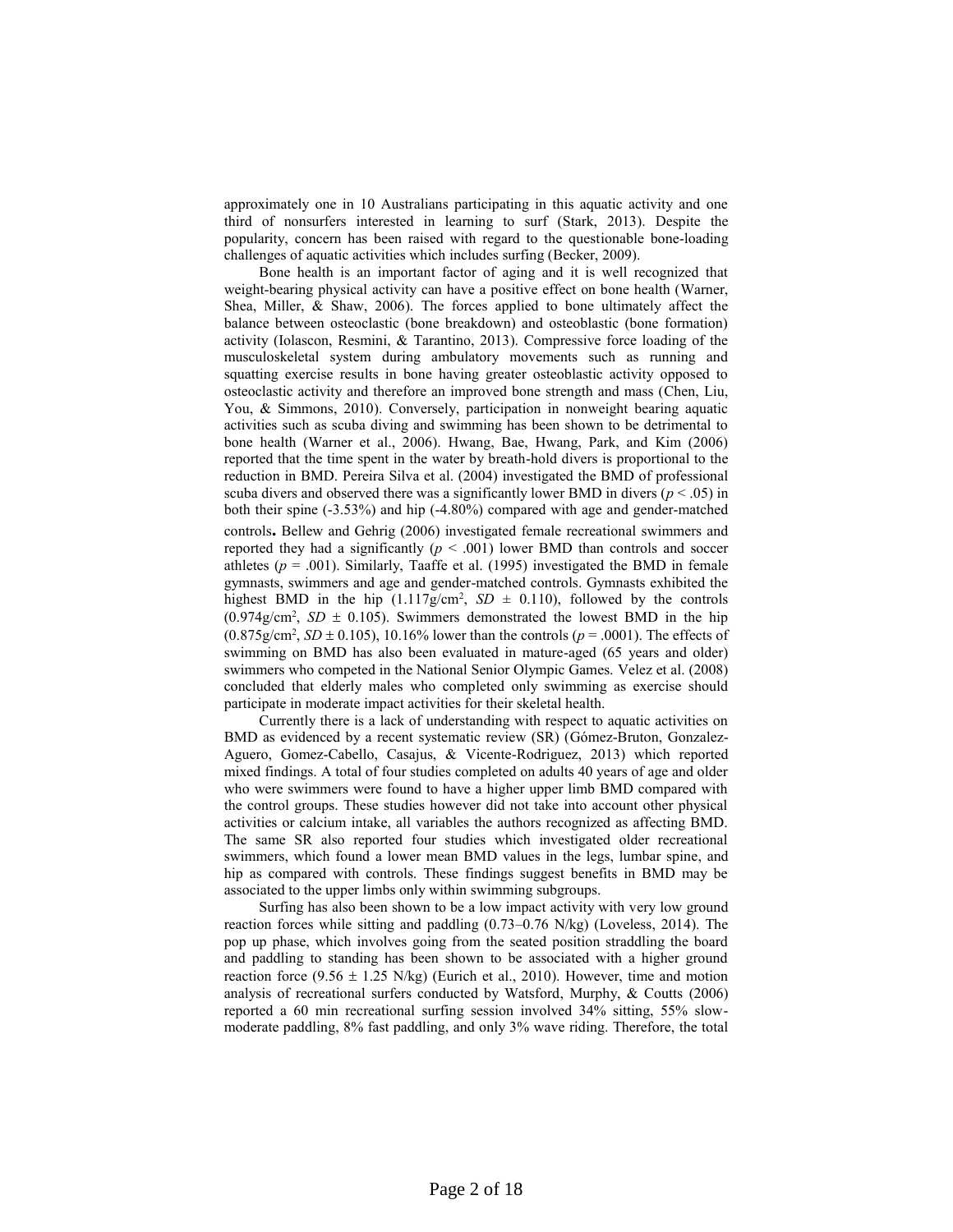stimulus of high ground reaction forces on bone is limited to only 1.8 min (i.e., 3.0%) while surfing, hence the positive bone remodeling potential of surfing would be significantly low. Secomb, Sheppard, and Dascombe (2014) recently supported these findings and reported surfers were riding waves only 2.5% of a 2 hr surfing session.

Given surfers spend the majority of the time (97%) in a reduced quasi-weight bearing environment we suspect this may result in increased osteoclastic activity. Without adequate stimulus, osteoclastic activity will exceed osteoblastic activity and result in decreased BMD and subsequently an increased risk of fracture (Duan, Duboeuf, Munoz, Delmas, & Seeman, 2006).

Given the lack of research investigating bone health in mature-aged surfers, the primary aim of this research project was to assess the bone mineral density and bone mineral content in mature-aged male surfers and their age and gender-matched counterparts. We hypothesized the lack of mechanical loading associated with longterm surfing would result in lower BMD and BMC. A secondary aim was to determine if differences existed in segmental body composition, specifically lean mass between the two groups.

# Method

This research used a cross-sectional observational study design. Approval to conduct this study was provided by the Bond University Human Research Ethics committee (RO1655).

#### Data Collection

To investigate the effects of chronic surfing, middle-aged surfers with a minimum of 40 years surfing experience and age and gender-matched sedentary controls for comparison were recruited as participants. To locate potential surfers, local board riding clubs were contacted and informed of the research. Sedentary controls were attained through advertisements at the university and local community cafes. All potential participants were initially screened for smoking status, prescribed medications, or disorders that would affect bone turnover, medical history of osteopaenia or osteoporosis, and previous or current activity that would significantly affect BMD or BMC (employment or recreational). Participants who had or were currently completing any form of resistance or weight training were excluded from participation.

Individuals who passed the initial screening were invited to participate in this study. Upon arrival to the Water Based Research Unit located at the Bond University Institute of Health and Sport, potential participants were provided with an explanatory statement of the research and encouraged to ask any questions. If agreeable to the tests and procedures, they then provided written informed consent. The participants then completed three questionnaires. Two surveys quantified their past bone specific physical activity (pBPAQ) and current bone specific physical activity (cPBAQ) (Weeks & Beck, 2008); the third survey quantified participants current calcium intake from the Osteoporosis International website (International Osteoporosis Foundation, 2014). Participants were requested to remove their shirt, slacks, shoes, and socks to assess their height on a standard medical balance scale (Seca, 700, Hamburg, Germany); waist circumference was measured using a standard steel metal tape. Participants were then escorted to the bone and body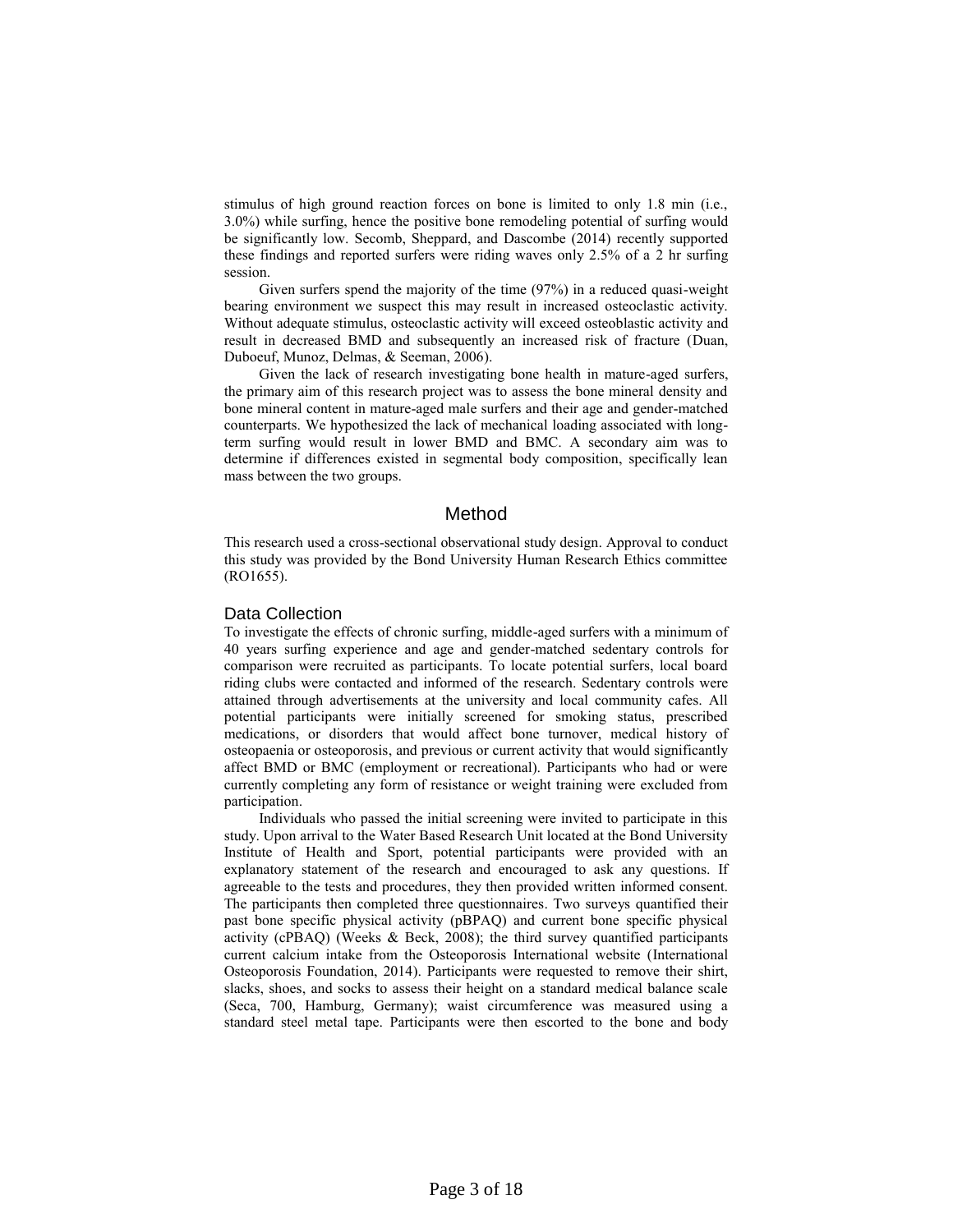composition laboratory to undergo a dual-energy x-ray absorptiometry (DXA) scan (General Electric, Prodigy Pro, Madison, Wisconsin, USA) for measurement of total body mass, as well as analysis of BMD, BMC, and segmental body composition. A total body scan was selected as this has been shown to provide the identification of osteoporosis at numerous skeletal sites and data on body composition (Melton et al., 2005). All participants were scanned according to Australian Institute of Sport best practice protocols for a total body scan (Nana, Slater, Hopkins, & Burke, 2012). Before conducting the full study, a pilot study was conducted to determine the reliability of data collection and analysis of the DXA scans.

Lastly, all participants were provided with a pathology request to have the biomarkers serum carboxy-terminal collagen crosslinks (CTX, osteoclastic-activity) and serum procollagen type 1 n-terminal propeptide (P1NP, osteoblastic-activity) analyzed by a commercial pathology laboratory (Sullivan Nicolaides Pathology, Gold Coast, Queensland). Both CTX and P1NP have been shown to be the best biomarkers to determine the current status for bone resorption (bone loss), bone formation, and prediction of fracture (Vasikaran et al., 2011).

#### Data Analysis

Normality was assessed by investigating kurtosis, skewness, Q-Q plots, as well as the Kolmogorov-Smirnov test with the Lilliefors significance correction. Statistical significance between group differences was determined using independent samples *t* tests. A bivariate Pearson correlation was used to assess relationship between variables, alpha was set a priori at  $p < .05$  to determine statistical significance. All statistical analyses were completed using the IBM Statistical Package for the Social Sciences (SPSS, Version 20.0) software program.

## **Results**

A total of 21 mature-aged, nonsmoking males volunteered to participate in this study. Following screening, 11 active surfers with a minimum of 42 years consecutive surfing experience and 10 aged and gender-matched sedentary controls completed all surveys (past physical activity, current physical activity, and calcium intake) and tests (physiological and pathology).

With regard to surf specific demographics, surfers had a mean surfing experience of 49.6 years ( $SD \pm 5.2$ ) and surfed approximately 4 days per week (mean 4.0 d,  $SD \pm 1.5$ ), although some surf participants were surfing up to 7 days each week. With regard to surfing stance, 54% of the surfers had a goofy stance (right foot forward). All surfing participants used longboards which ranged in length from 9–10 ft (2.74–3.05 m).

Table 1 depicts the surfers and control group characteristics. There were no significant differences between the groups demographic characteristics; however, surfers were marginally older (+5.9%), slightly heavier (+12.4%) with a corresponding lower lean mass (-4.1%), higher fat mass (+21.9%), and larger (+6.1%) waist circumference. There was also no significant difference between the groups past (pBPAQ) or current (cBPAQ) bone specific physical activity. On average, both groups met the daily recommended dietary intake (RDI) requirements for calcium.

#### **\insert table 1 here\**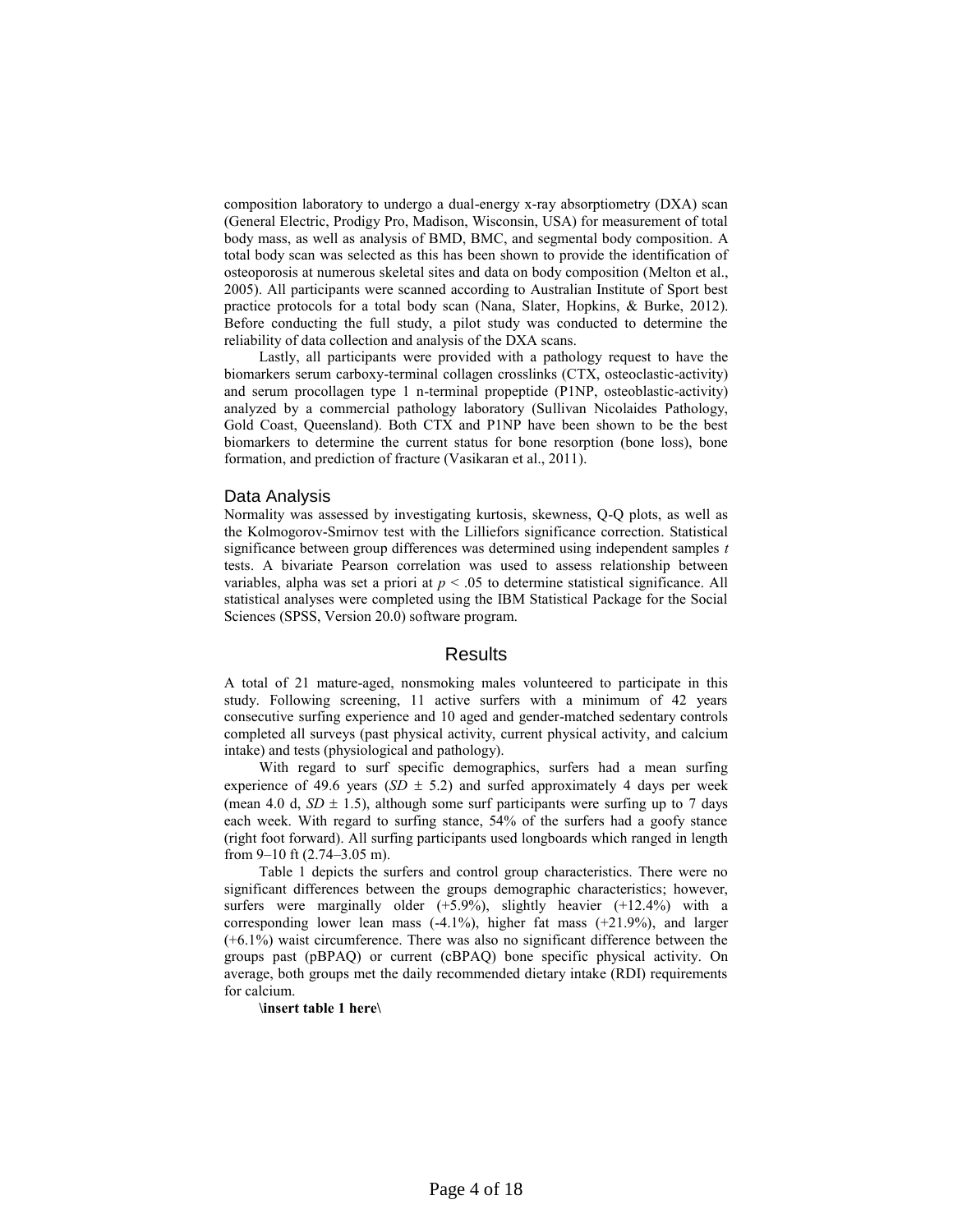#### Intrarater Reliability

Before the conducting the DXA study we used a sample population  $(n = 8)$  to assess the intrarater reliability with regard to collecting and analyzing BMD, BMC, lean mass, and fat mass. One investigator analyzed all scans. There were no significant differences between the two scans with the absolute intrarater reliability ranging from 0.02% (total BMD) to 1.61% (total fat mass). The intraclass correlation coefficient (ICC) is recognized as the preferred test retest correlation coefficient and was the method used to determine reliability in this study (Lexell & Downham, 2005). A two-way mixed model was used to determine reliability between measure one and measure two within the same session  $(ICC_{3,1})$ . With regard to BMD, the ICC was 0.998 (CI 0.991–1.000), BMC ICC was 0.994 (CI 0.973–0.999), lean mass ICC was 0.989 (CI 0.953–0.997), and fat mass ICC was 0.995 (CI 0.976–0.999). All of these values represent excellent reliability according to the recommendations of Fleiss (1986).

#### Segmental Bone Mineral Density and Bone Mineral Content

There were significant differences identified between the two groups in the upper body and trunk with regard to BMD and BMC. With regard to BMD, surfers were found to have a significantly ( $p < .05$ ) higher BMD in the arms (+12.8%), trunk (+19.6%), ribs (+16.5%), spine (+21.2%), and lumbar spine (L<sub>1</sub> to L<sub>4</sub>, +21.2%). A trend of a higher BMD in the surfing group with regard to the legs (+7.0%) was also identified, though this was nonsignificant ( $p = .157$ ). A correlation between total body BMD and total lean mass identified a significant, positive association ( $p =$ .008,  $r = .561$ ); therefore, the significant differences observed in overall BMD was attributed, in part, to an increased lean mass in the surfers. There was also a significant ( $p = .001$ ), positive association ( $r = .687$ ) between total arms BMD and lean mass.

With regard to BMC, we also identified a number of body segments where surfers had a significantly  $(p < .05)$  higher BMC as compared with sedentary controls. Surfers had a significantly higher BMC in the arms (+18.8%), trunk (+26.1%), ribs (+27.2%), spine (+39.5%), and pelvis (+24.1%); there was, however, a nonsignificant trend for a higher BMC in the legs (+6.9%). Segmental BMD and BMC results between groups are depicted in Table 2.

**\insert table 2 here\**

#### Segmental Body Composition

The DXA total body scan also identified a significant difference between the groups with regard to muscle mass (Table 3). Figure 1 illustrates the output screen with the cut lines (black) visible which allows accurate differentiation of the various body segments. Surfers, as a group, displayed a significantly  $(p < .05)$  higher absolute lean mass in their arms (+16.8%) as compared with sedentary controls. However, when lean mass was compared as a percentage of total body mass, there was no difference between the groups  $(p = .387)$ . In addition, there was no significant difference between the groups with regard to muscle symmetry (right vs left side)  $(p = .848)$ . There were no other significant differences in segmental body composition between groups.

**\insert table 3 here\ \insert figure 1 here\**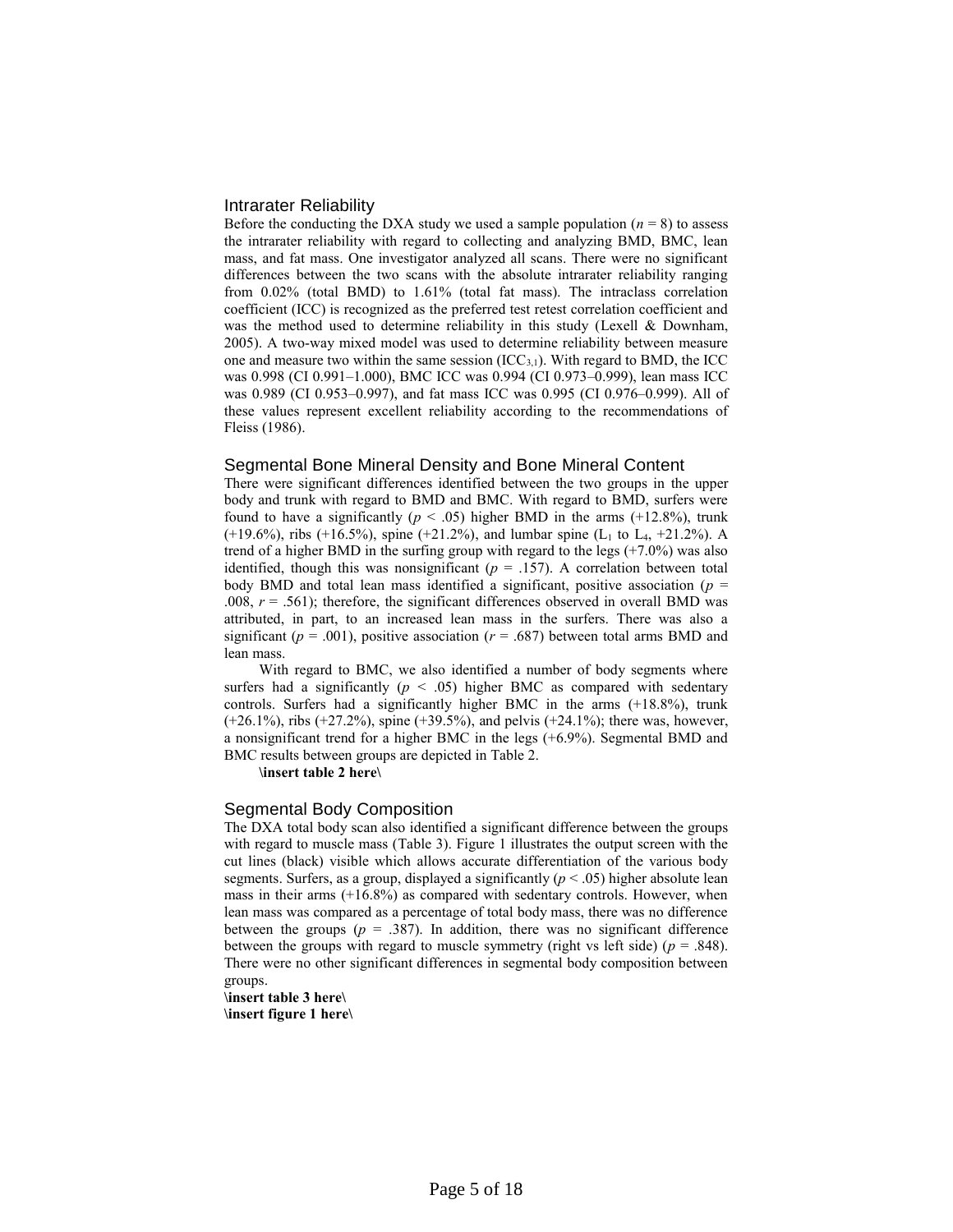#### Bone Turnover Biomarkers

There were no significant differences in the serum blood markers of  $CTx$  ( $p = .143$ ) and P1NP  $(p = .650)$  between surfers and controls. However, we identified surfers had a lower (-21.2%) CTx (mean  $0.2318\mu\text{g/L}$ , *SD*  $\pm 0.076$ ) when compared with controls (mean  $0.2810$ ug/L,  $SD \pm 0.070$ ) indicating less bone resorption (i.e., breakdown of bone). In addition, surfers had a greater (+6.7%) P1NP (mean which needs to be corrected45.46ug/L, *SD*  $\pm 1$  5.90) compared with controls (mean 42.41ug/L, *SD*  $\pm$  0.21), indicating a higher rate of bone formation. Collectively, these statistically nonsignificant trends are evidence of an advantageous status of overall bone metabolism in the surfers group as compared with sedentary controls.

# **Discussion**

The primary aim of this study was to investigate the BMD, BMC, and segmental body composition in mature-aged male surfers. Stringent screening of participants was used in an attempt to minimize confounding variables such as physical activity, employment, smoking status, and calcium intake on BMD as these have previously been demonstrated to be confounding factors with regard to BMD and BMC (Hollenbach, Barrett-Connor, Edelstein, & Holbrook, 1993; Sanders et al., 2009). Although the rigorous screening minimized confounding effects on BMD and BMC, it resulted in making recruitment of surfers and controls into the study a challenging prospect.

With regard to ensuring an adequate surfing dose upon BMD and BMC, we believe the participants in this study are well representative of mature-aged surfers based upon the mean ages and all surfing participants had over 42 years of consecutive surfing experience and were currently surfing. An increased body mass of surfers over the control group is not surprising as previous aquatic based studies in competitive swimmers found a greater mean body mass in the swimmers than those of aged-matched controls (Walsh et al., 2013). Unfortunately, the authors did not collect data on body fat (Wroblewski, Amati, Smiley, Goodpaster, & Wright, 2011) in this study to allow comparison.

The frequency and duration of activity for the surf participants meets, indeed exceeds the American College of Sports Medicine (ACSM) Guidelines for physical activity (Haskell et al., 2007). The ACSM guidelines recommend a minimum of 30 min of moderate physical activity or exercise 5 days a weeks (or 20 min of vigorous intensity exercise 3 days a week) yet the majority (72%) of the surfers in this study had age and gender specific percent body fat values in the obese category ( $> 29\%$ ) fat) whereas the control group was slightly lower with 60% classified as obese. Wroblewski et al. (2011) however reported much lower (15.6–21.12%) percent body fat in older (60–70+yrs) male master athletes. For comparative purposes to the Australian general population, the Australian Institute of Health and Welfare (2014) recently reported only 19.9% of Australian males aged 65–74 were obese which is significantly lower than the surfing participants in this study.

We recognize that DXA is the current gold standard (Fowke & Matthews, 2010) for determination of body composition however for comparative purposes we also assessed how much the weight of the participants departed from what is considered desirable or recommended for their heights, namely the body mass index (BMI). The average BMI of Australians as reported by Craig, Halavatau, Comino, and Caterson (2001) were lower than that found in the surfers in this study (26.5

extra space is included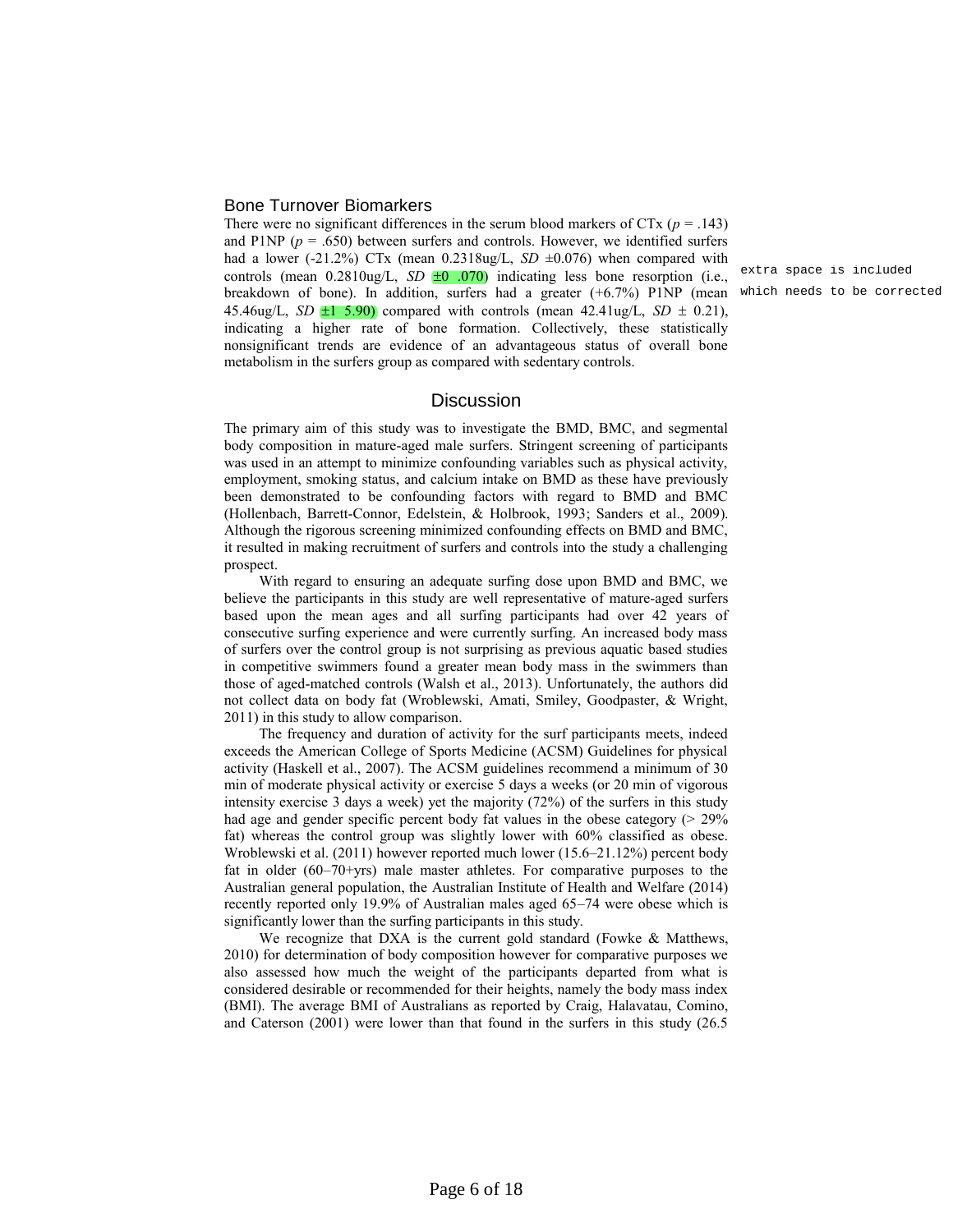kg/m<sup>2</sup> compared with 30 kg/m<sup>2</sup>) however comparable to our controls (26.9 kg/m<sup>2</sup>). Contextualization to more recent BMI values was conducted via comparative analysis of data reported by the 2011–2012 Australian Bureau of Statistics (Pink, 2013) for Australian adult men in the age groups 55–74 years old, which was deemed most appropriate to compare with our study participants. Of this group of adult Australian males, 79.4% were either overweight (25.0–29.9kg/m<sup>2</sup> ) or obese  $(\geq 30.0 \text{kg/m}^2)$ , with 42.9% classified as overweight  $(25.0-29.9 \text{kg/m}^2)$  and 36.4% classified as obese ( $\geq 30.0$ kg/m<sup>2</sup>). This is comparative to the findings of the BMI results for the surfers in the current study. Given the higher percentage of the surfers in the obese classification compared with the Australian national population, the higher incidence of elevated percent fat among the surfers is of concern as it is associated with a number of chronic diseases including type 2 diabetes, cardiovascular disease, hypertension, and certain cancers (Guilbert, 2003). The elevated body fat of our surfing participants suggests surfing may not be an adequate stimulus to maintain a normal percent fat  $(21.1–25%)$  and its associated reduced health risks. The elevated mass and elevated body fat of our surfing participants may be attributed to the majority of time surfing attributed to sedentary activity (42–52%) (Secomb et al., 2014; Watsford et al., 2006) or low intensity activity (55%), both of which would be associated with a low caloric expenditure and subsequently contribute to an increased body mass. Commensurate with the elevated percent body fat the surfers also demonstrated an increased waist circumference compared with the control group. An increased waist circumference, independent of body fat, has also been shown to be a risk factor for a number of chronic diseases including type 2 diabetes, high cholesterol, hypertension, and cardiovascular disease (Refshauge, 2012; Tuuri, Loftin, & Oescher, 2002).

To examine the effect of past and current physical activity on bone remodeling the BPAQ tool was used (Weeks & Beck, 2008). The BPAQ was based upon prior research, most noteworthy being the Dolan, Williams, Ainsworth, and Shaw (2006) study of a bone loading questionnaire. The BPAC has previously been used (Bolam et al., 2014; Tuuri et al., 2002) to determine the relationship between physical activity and bone status in healthy middle-aged and older men, Bolam et al. (2014) determined the BPAQ predicted the variance in total hip, femoral neck, and spine BMD. As illustrated in Table 1, there were no significant differences between surfers and controls in both past (pPBAQ) or current (cBPAQ) physical activity. However, a significant limitation to the pBPAQ and cBPAQ is that neither tool took into account surfing as physical activity as there is no ground reaction force data on surfing available. Consequently, this limitation would have underestimated the total forces applied to surfers during their lifetime of surfing as well as current forces they subject themselves to while surfing. Therefore the surfing activity appears to be the only difference in physical activity between the two groups.

To ensure DXA results would be within an acceptable margin of error, we completed an intraexperimenter reliability pilot study before the main study. Intrarater reliability involved repeat testing of a limited number  $(n = 8)$  of participants for data collection and analysis of BMD, BMC, and segmental body composition (lean mass and fat mass). Any differences between the two scans should have derived from repositioning of the participants as well as any error of the scan. The results were not significantly different with a highest absolute total margin of error being +1.6%, which was previously reported by Mattila, Tallroth, Marttinen, and Pihlajamaki (2007) and found to be acceptable. Therefore, having demonstrated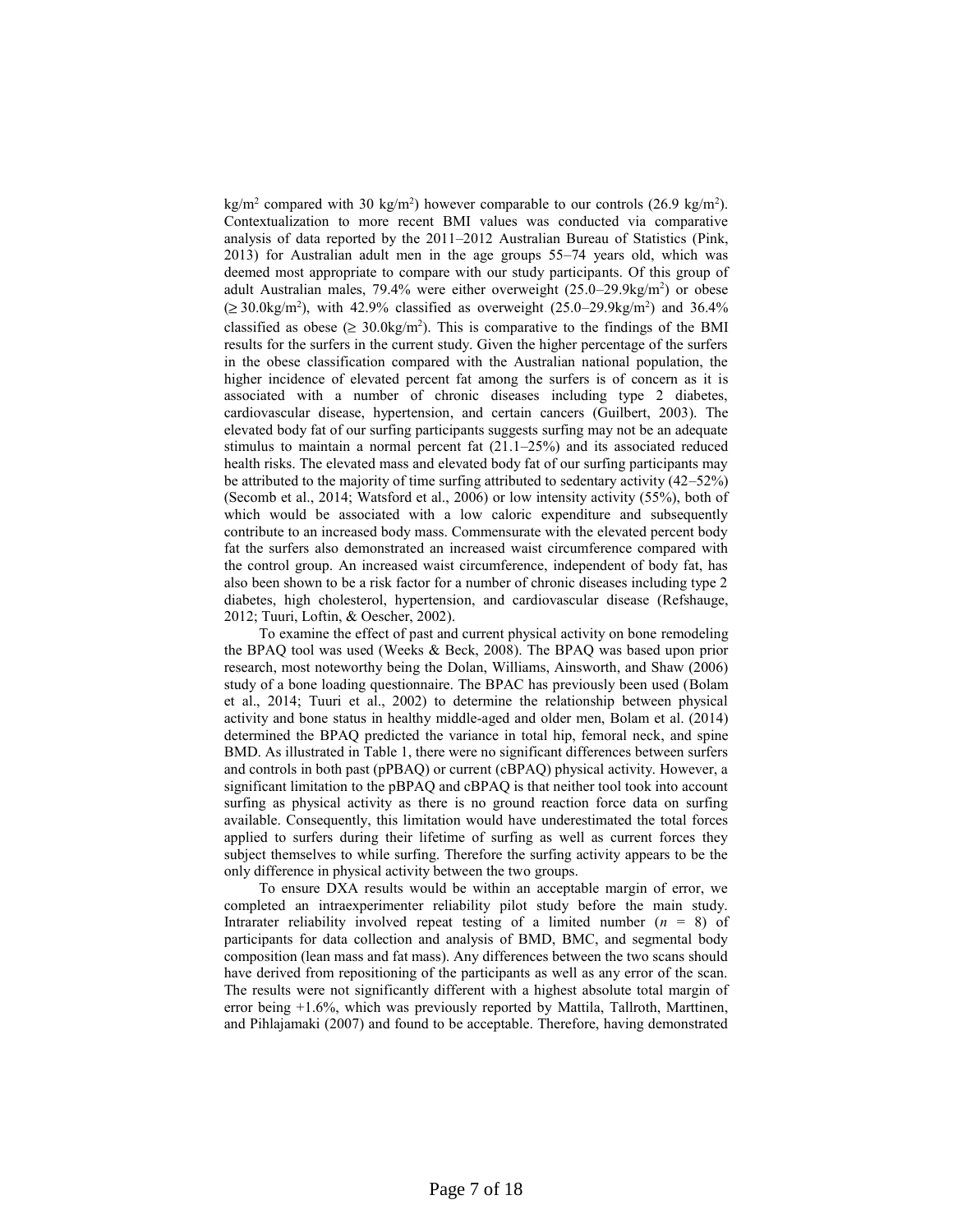an acceptable experimenter reliability and very high ICC's lends confidence to our BMD, BMC, and segmental body composition findings in this study.

Contrary to our expectation that surfers would have a lower BMD compared with controls we identified that surfers actually demonstrated a greater BMD in the arms, trunk, ribs, spine, and pelvis as compared with the sedentary controls (Table 2). The development of higher BMD in the surfers was most likely the result from the torque applied to the arms while paddling. Orwoll, Ferar, Oviatt, McClung, and Huntington (1989) previously investigated the BMD of swimmers and found a significantly increased BMD in their wrists as compared with sedentary controls. Orwoll et al. (1989) attributes this increased BMD to the forces applied by the forearm muscles while swimming. As the surfers had a significantly higher lean mass in the arms, the increased BMD may also be a result of the tension developed from the muscle shear force on the bone. The external forces and internal muscular forces have both been theorized to contribute to positive bone remodelling (Ferry et al., 2011; Kohrt, Barry, & Schwartz, 2009). Hwang et al. (2006) investigated the BMD of breath-hold divers and concluded that the repetitive forceful muscular contractions against the resistance of water may have a greater effect on BMD than the absence of weight-bearing activity.

With regard to the spine, lumbar spine  $(L_1 \text{ to } L_4)$  and trunk, we attributed the significantly higher spine BMD (+21.2%,  $p = .026$ ) and lumbar spine BMD  $(+22.8\%, p = .023)$  to surfers spending a significant amount of time (65%) paddling which requires the surfers to maintain an extended isometric posture. Key spinal extensors such as the erector spinae (iliocostalis, longissimus, and spinalis) are crucial in maintaining this isometric extended position. Sinaki, McPhee, Hodgson, Merritt, and Offord (1986) have identified a significant positive correlation between back extensor strength and spine BMD. Halle, Smidt, O'Dwyer, and Lin (1990) also reported a significant correlation ( $p < .01$ ,  $r = .67$ ) between muscle torque and BMD of the spine, they concluded that there is a strong positive relationship between flexor and extensor strength of the spine and BMD. Our current study evaluating surfers isometric extensor strength using the Biering-Sørensen test has revealed surfers (competitive and recreational) have very high endurance times (mean 147.13 s,  $SD \pm 42.53$ ) in comparison with previously published norms (McGill, Melanie, Crosby, & Russell, 2010).

With regard to the significantly higher BMD in the ribs in surfers, we believe this is attributed to compressive forces incurred while paddling and surfing, which accounts for 66% of the total time during a surfing session. We also believe the increased BMD in the pelvis is due to compressive forces in the prolonged prone position while paddling. Although there were no significant differences in the biomarkers P1NP and CTx, we believe the overall bone balance of greater bone formation as opposed to bone loss found in the surfers is advantageous with regard to their ongoing bone health.

# **Conclusions**

This is the first investigation of bone health and segmental body composition in surfers to date. The bone health of mature-aged surfers who exclusively surf for their physical activity was investigated as this cohort would best represent the effects of long-term surfing on BMD and BMC. From this study it was identified that surfing appears to be advantageous with regard to BMD and BMC, however limited to the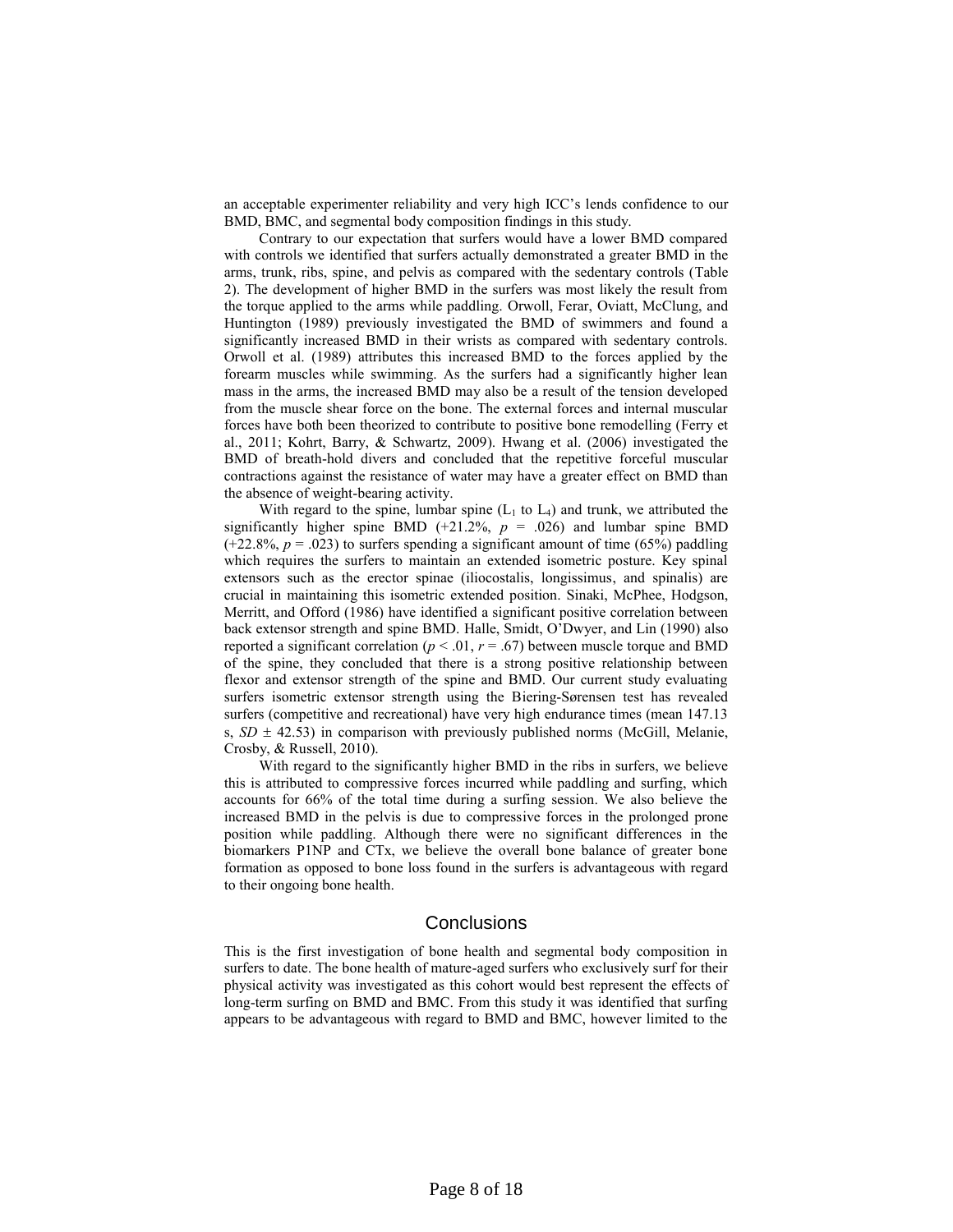upper body segments which are most involved while surfing. Furthermore, aquatic activity specific improvements in body composition, specifically in lean mass in the arms, which are heavily involved in paddling while surfing, were also evident. Given the elevated percent fat demonstrated by the surfing participants, mature-aged surfers are recommended to incorporate other modes of aerobic exercise into their physical activity regimen to improve weight management for long-term health benefits. It is also recommended surfers participate in progressive resistance training exercise to improve the BMD of their legs which should subsequently reduce their risk of fracture in later life.

Our findings indicate long-term participation in surfing is beneficial to bone health and therefore contributes to an improved overall health while aging. Future studies which evaluate the serial assessment of BMD and BMC in young, middleaged, and mature-aged individuals who surf may provide further information on the time course changes in bone health associated with surfing throughout the lifespan.

#### Acknowledgments

The authors would like to thank members of the local board riders clubs in the Gold Coast area and in particular the Table of Knowledge board riders club at Rainbow Bay for promoting and participation in this study. I would also like to thank Professor Pat O'Shea, friend and mentor, for instilling a passion for research; you are sincerely missed but not forgotten.

## **References**

- Australian Institute of Health and Welfare. (2014). Older Australia at a glance (fourth edition). Retrieved spetember 8, 2014, from <http://www.aihw.gov.au/publication-detail/?id=6442468045>
- Becker, B.E. (2009). Research needs in aquatics. *International Journal of Aquatic Research and Education, 3,* 4–9.
- Bellew, J.W., & Gehrig, L. (2006). A comparison of bone mineral density in adolescent female swimmers, soccer players, and weight lifters. *Pediatric Physical Therapy, 18*(1), 19–22. [PubMed](http://www.ncbi.nlm.nih.gov/entrez/query.fcgi?cmd=Retrieve&db=PubMed&list_uids=16508530&dopt=Abstract) [doi:10.1097/01.pep.0000200952.63544.16](http://dx.doi.org/10.1097/01.pep.0000200952.63544.16)
- Bolam, K.A., Beck, B.R., Adlard, K.N., Skinner, T.L., Cormie, P., Galvao, D.A., . . . Taaffe, D.R. (2014). The relationship between BPAQ-derived physical activity and bone density of middle-aged and older men. *Osteoporosis International*. [PubMed](http://www.ncbi.nlm.nih.gov/entrez/query.fcgi?cmd=Retrieve&db=PubMed&list_uids=24993816&dopt=Abstract)
- Chen, J-H., Liu, C., You, L., & Simmons, C.A. (2010). Boning up on Wolff's Law: Mechanical regulation of the cells that make and maintain bone. *Journal of Biomechanics, 43*(1), 108–118. [PubMed](http://www.ncbi.nlm.nih.gov/entrez/query.fcgi?cmd=Retrieve&db=PubMed&list_uids=19818443&dopt=Abstract) [doi:10.1016/j.jbiomech.2009.09.016](http://dx.doi.org/10.1016/j.jbiomech.2009.09.016)
- Craig, P., Halavatau, V., Comino, E., & Caterson, I. (2001). Differences in body composition between Tongans and Australians: time to rethink the healthy weight ranges? *International Journal of Obesity and Related Metabolic Disorders, 25*(12), 1806–1814. [PubMed](http://www.ncbi.nlm.nih.gov/entrez/query.fcgi?cmd=Retrieve&db=PubMed&list_uids=11781762&dopt=Abstract) [doi:10.1038/sj.ijo.0801822](http://dx.doi.org/10.1038/sj.ijo.0801822)
- Dolan, S.H., Williams, D.P., Ainsworth, B.E., & Shaw, J.M. (2006). Development and reproducibility of the bone loading history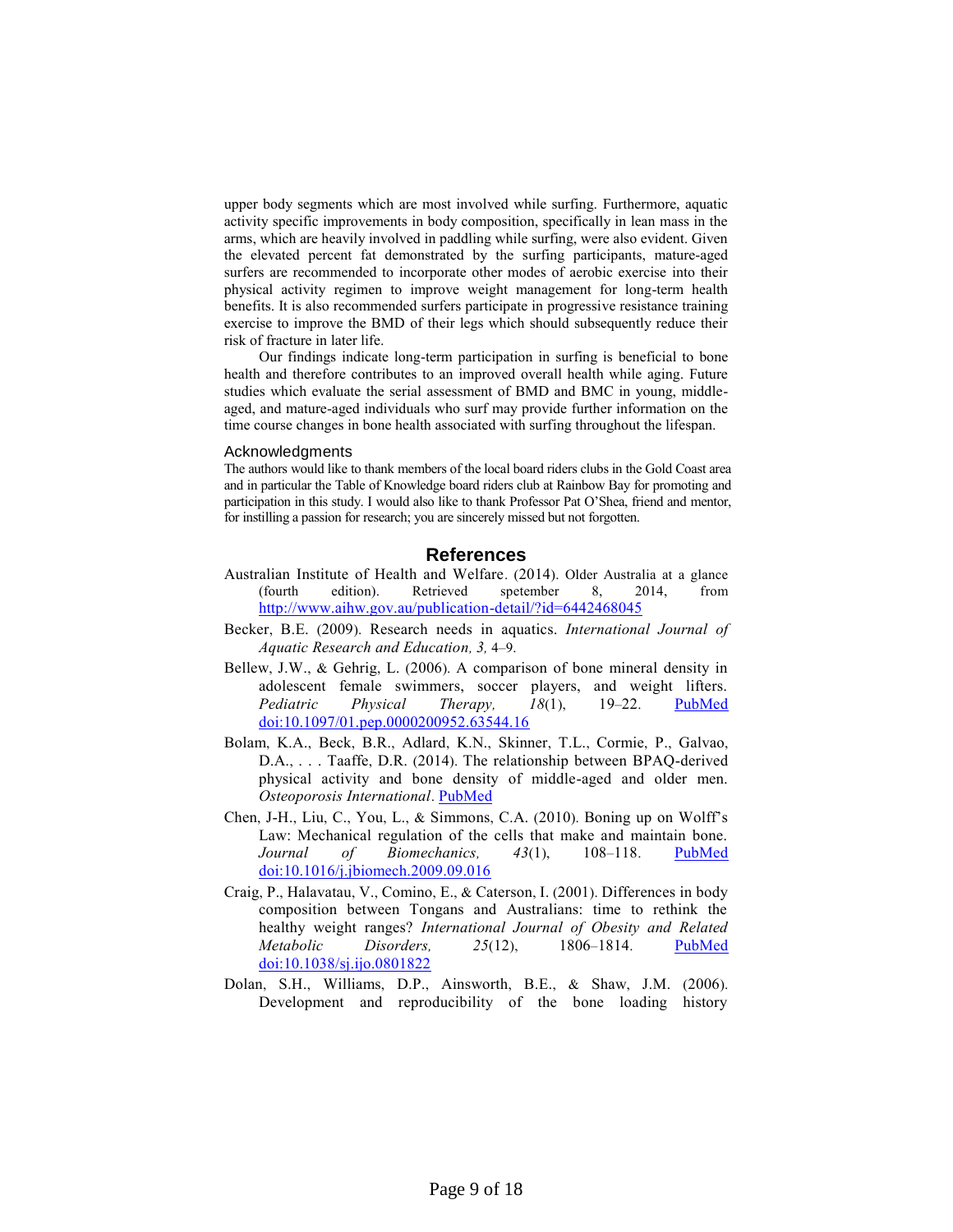questionnaire. *Medicine and Science in Sports and Exercise, 38*(6), 1121– 1131. [PubMed](http://www.ncbi.nlm.nih.gov/entrez/query.fcgi?cmd=Retrieve&db=PubMed&list_uids=16775555&dopt=Abstract) [doi:10.1249/01.mss.0000222841.96885.a8](http://dx.doi.org/10.1249/01.mss.0000222841.96885.a8)

- Duan, Y., Duboeuf, F., Munoz, F., Delmas, P.D., & Seeman, E. (2006). The fracture risk index and bone mineral density as predictors of vertebral structural failure. *Osteoporosis International, 17*(1), 54–60. [PubMed](http://www.ncbi.nlm.nih.gov/entrez/query.fcgi?cmd=Retrieve&db=PubMed&list_uids=16021527&dopt=Abstract) [doi:10.1007/s00198-005-1893-5](http://dx.doi.org/10.1007/s00198-005-1893-5)
- Eurich, Alea D., Brown, Lee E., Coburn, Jared W., Noffal, Guillermo J., Nguyen, Diamond, Khamoui, Andy V., & Uribe, Brandon P. (2010). Performance differences between sexes in the pop-up phase of surfing. *Journal of strength and conditioning research / National Strength & Conditioning Association, 24*(10), 2821-2825. doi: 10.1519/JSC.0b013e3181f0a77f
- Ferry, B., Duclos, M., Burt, L., Therre, P., Le Gall, F., Jaffre, C., & Courteix, D. (2011). Bone geometry and strength adaptations to physical constraints inherent in different sports: comparison between elite female soccer players and swimmers. *Journal of Bone and Mineral Metabolism, 29*(3), 342–351. [PubMed](http://www.ncbi.nlm.nih.gov/entrez/query.fcgi?cmd=Retrieve&db=PubMed&list_uids=20963459&dopt=Abstract) [doi:10.1007/s00774-010-0226-8](http://dx.doi.org/10.1007/s00774-010-0226-8)
- Fleiss, J.L. (1986). *The design and analysis of clinical experiments* doi:DOI: 10.1002/9781118032923
- Fowke, J.H., & Matthews, C.E. (2010). PSA and body composition by dual Xray absorptiometry (DXA) in NHANES. *The Prostate, 70*(2), 120–125[.](http://www.ncbi.nlm.nih.gov/entrez/query.fcgi?cmd=Retrieve&db=PubMed&list_uids=19739130&dopt=Abstract) [PubMed](http://www.ncbi.nlm.nih.gov/entrez/query.fcgi?cmd=Retrieve&db=PubMed&list_uids=19739130&dopt=Abstract)
- Gómez-Bruton, A., Gonzalez-Aguero, A., Gomez-Cabello, A., Casajus, J.A., & Vicente-Rodriguez, G. (2013). Is bone tissue really affected by swimming? A systematic review. *PLoS ONE, 8*(8), e70119. [PubMed](http://www.ncbi.nlm.nih.gov/entrez/query.fcgi?cmd=Retrieve&db=PubMed&list_uids=23950908&dopt=Abstract) [doi:10.1371/journal.pone.0070119](http://dx.doi.org/10.1371/journal.pone.0070119)
- Guilbert, J.J. (2003). The world health report 2002 reducing risks, promoting healthy life. *Education for Health (Abingdon), 16*(2), 230. [PubMed](http://www.ncbi.nlm.nih.gov/entrez/query.fcgi?cmd=Retrieve&db=PubMed&list_uids=14741909&dopt=Abstract) [doi:10.1080/1357628031000116808](http://dx.doi.org/10.1080/1357628031000116808)
- Halle, J.S., Smidt, G.L., O'Dwyer, K.D., & Lin, S.Y. (1990). Relationship between trunk muscle torque and bone mineral content of the lumbar spine and hip in healthy postmenopausal women. *Physical Therapy, 70*(11), 690–699. [PubMed](http://www.ncbi.nlm.nih.gov/entrez/query.fcgi?cmd=Retrieve&db=PubMed&list_uids=2236212&dopt=Abstract)
- Haskell, W.L., Lee, I.M., Pate, R.R., Powell, K.E., Blair, S.N., Franklin, B.A., . . . Bauman, A. (2007). Physical activity and public health: updated recommendation for adults from the American College of Sports Medicine and the American Heart Association. *Medicine and Science in Sports and Exercise, 39*(8), 1423–1434. [PubMed](http://www.ncbi.nlm.nih.gov/entrez/query.fcgi?cmd=Retrieve&db=PubMed&list_uids=17762377&dopt=Abstract) [doi:10.1249/mss.0b013e3180616b27](http://dx.doi.org/10.1249/mss.0b013e3180616b27)
- Hollenbach, K.A., Barrett-Connor, E., Edelstein, S.L., & Holbrook, T. (1993). Cigarette smoking and bone mineral density in older men and women. *American Journal of Public Health, 83*(9), 1265–1270. [PubMed](http://www.ncbi.nlm.nih.gov/entrez/query.fcgi?cmd=Retrieve&db=PubMed&list_uids=8363002&dopt=Abstract) [doi:10.2105/AJPH.83.9.1265](http://dx.doi.org/10.2105/AJPH.83.9.1265)
- Hwang, H., Bae, J., Hwang, S., Park, H., & Kim, I. (2006). Effects of breathhold diving on bone mineral density of women divers. *Joint, Bone, Spine, 73*(4), 419–423. [PubMed](http://www.ncbi.nlm.nih.gov/entrez/query.fcgi?cmd=Retrieve&db=PubMed&list_uids=16626996&dopt=Abstract) [doi:10.1016/j.jbspin.2005.07.005](http://dx.doi.org/10.1016/j.jbspin.2005.07.005)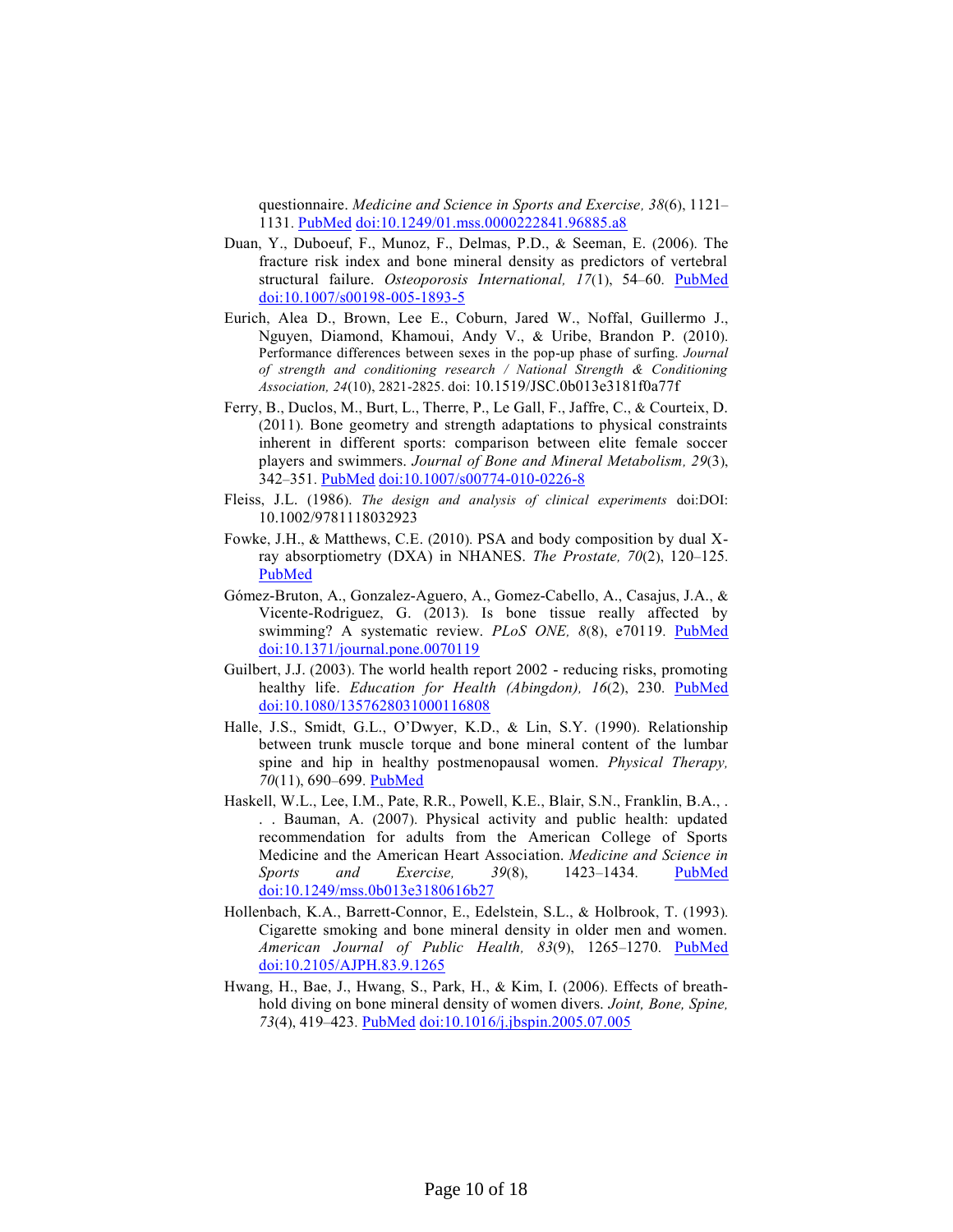- International Osteoporosis Foundation. (2014). Calcium calculator. Retrieved 24 September 2014, from <http://www.iofbonehealth.org/calcium-calculator>
- Iolascon, G., Resmini, G., & Tarantino, U. (2013). Mechanobiology of bone. *Aging Clinical and Experimental Research, 25*(Suppl. 1), S3–S7[.](http://www.ncbi.nlm.nih.gov/entrez/query.fcgi?cmd=Retrieve&db=PubMed&list_uids=24046028&dopt=Abstract) [PubMed](http://www.ncbi.nlm.nih.gov/entrez/query.fcgi?cmd=Retrieve&db=PubMed&list_uids=24046028&dopt=Abstract) [doi:10.1007/s40520-013-0101-2](http://dx.doi.org/10.1007/s40520-013-0101-2)
- Kohrt, W.M., Barry, D.W., & Schwartz, R.S. (2009). Muscle forces or gravity: what predominates mechanical loading on bone? *Medicine and Science in Sports and Exercise, 41*(11), 2050–2055. [PubMed](http://www.ncbi.nlm.nih.gov/entrez/query.fcgi?cmd=Retrieve&db=PubMed&list_uids=19812511&dopt=Abstract) [doi:10.1249/MSS.0b013e3181a8c717](http://dx.doi.org/10.1249/MSS.0b013e3181a8c717)
- Lexell, J.E., & Downham, D.Y. (2005). How to assess the reliability of measurements in rehabilitation. *American Journal of Physical Medicine & Rehabilitation, 84*(9), 719–723. [PubMed](http://www.ncbi.nlm.nih.gov/entrez/query.fcgi?cmd=Retrieve&db=PubMed&list_uids=16141752&dopt=Abstract) [doi:10.1097/01.phm.0000176452.17771.20](http://dx.doi.org/10.1097/01.phm.0000176452.17771.20)
- Loveless, D.J. (2014). Paddling Performance in Recreational and Competitive Junior Surfers. Retrieved Agu 17, 2014, from [http://research](http://research-hub.griffith.edu.au/display/n75e0ce53b077b34e514e5c7bf62832cb)[hub.griffith.edu.au/display/n75e0ce53b077b34e514e5c7bf62832cb](http://research-hub.griffith.edu.au/display/n75e0ce53b077b34e514e5c7bf62832cb)
- Mattila, V.M., Tallroth, K., Marttinen, M., & Pihlajamaki, H. (2007). Physical fitness and performance. Body composition by DEXA and its association with physical fitness in 140 conscripts. *Medicine and Science in Sports and Exercise, 39*(12), 2242–2247. [PubMed](http://www.ncbi.nlm.nih.gov/entrez/query.fcgi?cmd=Retrieve&db=PubMed&list_uids=18046197&dopt=Abstract) [doi:10.1249/mss.0b013e318155a813](http://dx.doi.org/10.1249/mss.0b013e318155a813)
- McGill, S, Melanie, B, Crosby, I, & Russell, C. (2010). Clinical tools to quantify torso flexion endurance: normative data from student and firefighter populations *Occupational Ergonomics, 9*, 55-61. doi: 10.3233/OER-2010-0181
- Melton, L.J., 3rd, Looker, A.C., Shepherd, J.A., O'Connor, M.K., Achenbach, S.J., Riggs, B.L., & Khosla, S. (2005). Osteoporosis assessment by whole body region vs. site-specific DXA. *Osteoporosis International, 16*(12), 1558–1564. [PubMed](http://www.ncbi.nlm.nih.gov/entrez/query.fcgi?cmd=Retrieve&db=PubMed&list_uids=15812599&dopt=Abstract) [doi:10.1007/s00198-005-1871-y](http://dx.doi.org/10.1007/s00198-005-1871-y)
- Nana, A., Slater, G.J., Hopkins, W.G., & Burke, L.M. (2012). Effects of daily activities on dual-energy X-ray absorptiometry measurements of body composition in active people. *Medicine and Science in Sports and Exercise, 44*(1), 180–189. [PubMed](http://www.ncbi.nlm.nih.gov/entrez/query.fcgi?cmd=Retrieve&db=PubMed&list_uids=22179140&dopt=Abstract) [doi:10.1249/MSS.0b013e318228b60e](http://dx.doi.org/10.1249/MSS.0b013e318228b60e)
- Orwoll, E.S., Ferar, J., Oviatt, S.K., McClung, M.R., & Huntington, K. (1989). The relationship of swimming exercise to bone mass in men and women. *Archives of Internal Medicine, 149*(10), 2197–2200. [PubMed](http://www.ncbi.nlm.nih.gov/entrez/query.fcgi?cmd=Retrieve&db=PubMed&list_uids=2802886&dopt=Abstract) [doi:10.1001/archinte.1989.00390100035009](http://dx.doi.org/10.1001/archinte.1989.00390100035009)
- Pink, B. (2013). Australian Health Survey: Updated Results, 2011–12. Retrieved August 17, 2014, from [http://www.abs.gov.au/ausstats/abs@.nsf/Lookup/4364.0.55.003Chapter](http://www.abs.gov.au/ausstats/abs@.nsf/Lookup/4364.0.55.003Chapter12011-2012) [12011-2012](http://www.abs.gov.au/ausstats/abs@.nsf/Lookup/4364.0.55.003Chapter12011-2012)[**AUQ3**]
- Refshauge, A. (2012). Risk factors contributing to chronic disease. Retrieved September 1, 2014, from [http://www.aihw.gov.au/WorkArea/DownloadAsset.aspx?id=107374215](http://www.aihw.gov.au/WorkArea/DownloadAsset.aspx?id=10737421546) [46](http://www.aihw.gov.au/WorkArea/DownloadAsset.aspx?id=10737421546)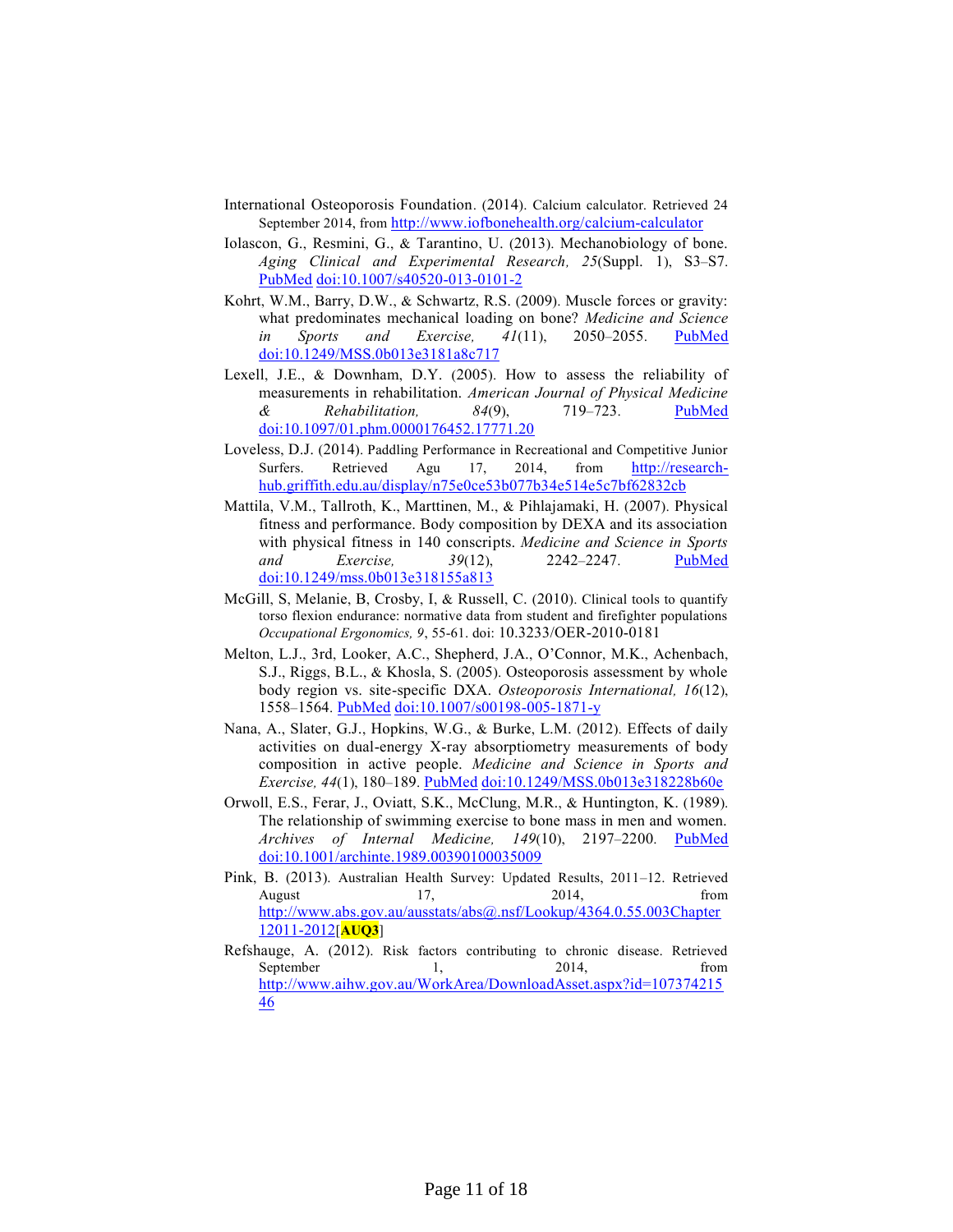- Sanders, K.M., Nowson, C.A., Kotowicz, M.A., Briffa, K., Devine, A., & Reid, I.R. (2009). Calcium and bone health: position statement for the Australian and New Zealand Bone and Mineral Society, Osteoporosis Australia and the Endocrine Society of Australia. *The Medical Journal of Australia, 190*(6), 316–320. [PubMed](http://www.ncbi.nlm.nih.gov/entrez/query.fcgi?cmd=Retrieve&db=PubMed&list_uids=19296813&dopt=Abstract)
- Secomb, J.L., Sheppard, J.M., & Dascombe, B.J. (2014). Time-Motion Analysis of a Two Hour Surfing Training Session. *Int J Sports Physiol Perform*. doi: 10.1123/ijspp.2014-0002
- Pereira Silva, J.A., Costa Dias, F., Fonseca, J.E., Canhao, H., Resende, C., & Queiroz, Viana, M. (2004). Low bone mineral density in professional scuba divers. *Clinical Rheumatology, 23*(1), 19–20. [PubMed](http://www.ncbi.nlm.nih.gov/entrez/query.fcgi?cmd=Retrieve&db=PubMed&list_uids=14749976&dopt=Abstract) [doi:10.1007/s10067-003-0787-1](http://dx.doi.org/10.1007/s10067-003-0787-1)
- Sinaki, M., McPhee, M.C., Hodgson, S.F., Merritt, J.M., & Offord, K.P. (1986). Relationship between bone mineral density of spine and strength of back extensors in healthy postmenopausal women. *Mayo Clinic Proceedings, 61*(2), 116–122. [PubMed](http://www.ncbi.nlm.nih.gov/entrez/query.fcgi?cmd=Retrieve&db=PubMed&list_uids=3945109&dopt=Abstract) [doi:10.1016/S0025-6196\(12\)65197-0](http://dx.doi.org/10.1016/S0025-6196(12)65197-0)
- Stark, A. (2013). Surfing Australia Annual Report. Retrieved 20th August, 2014, from

[https://www.surfingaustralia.com/documents/annual%20report%202013.](https://www.surfingaustralia.com/documents/annual%20report%202013.pdf) [pdf](https://www.surfingaustralia.com/documents/annual%20report%202013.pdf)

- Taaffe, D.R., Snow-Harter, C., Connolly, D.A., Robinson, T.L., Brown, M.D., & Marcus, R. (1995). Differential effects of swimming versus weightbearing activity on bone mineral status of eumenorrheic athletes. *Journal of Bone and Mineral Research, 10*(4), 586–593. [PubMed](http://www.ncbi.nlm.nih.gov/entrez/query.fcgi?cmd=Retrieve&db=PubMed&list_uids=7610929&dopt=Abstract) [doi:10.1002/jbmr.5650100411](http://dx.doi.org/10.1002/jbmr.5650100411)
- Tuuri, G., Loftin, M., & Oescher, J. (2002). Association of swim distance and age with body composition in adult female swimmers. *Medicine and Science in Sports and Exercise, 34*(12), 2110–2114. [PubMed](http://www.ncbi.nlm.nih.gov/entrez/query.fcgi?cmd=Retrieve&db=PubMed&list_uids=12471324&dopt=Abstract) [doi:10.1097/00005768-200212000-00037](http://dx.doi.org/10.1097/00005768-200212000-00037)
- Vasikaran, S., Eastell, R., Bruyere, O., Foldes, A.J., Garnero, P., Griesmacher, A., . . . Kanis, J.A. (2011). Markers of bone turnover for the prediction of fracture risk and monitoring of osteoporosis treatment: a need for international reference standards. *Osteoporosis International, 22*(2), 391– 420. [PubMed](http://www.ncbi.nlm.nih.gov/entrez/query.fcgi?cmd=Retrieve&db=PubMed&list_uids=21184054&dopt=Abstract) [doi:10.1007/s00198-010-1501-1](http://dx.doi.org/10.1007/s00198-010-1501-1)
- Velez, N.F., Zhang, A., Stone, B., Perera, S., Miller, M., & Greenspan, S.L. (2008). The effect of moderate impact exercise on skeletal integrity in master athletes. *Osteoporosis International, 19*(10), 1457–1464. [PubMed](http://www.ncbi.nlm.nih.gov/entrez/query.fcgi?cmd=Retrieve&db=PubMed&list_uids=18351426&dopt=Abstract) [doi:10.1007/s00198-008-0590-6](http://dx.doi.org/10.1007/s00198-008-0590-6)
- Walsh, J., Climstein, M., Heazlewood, I.T., Kettunen, J., Burke, S., Debeliso, M., & Adams, K.J. (2013). Body mass index for athletes participating in swimming at the World Masters Games. *Journal of Sports Medicine and Physical Fitness, 53*(2), 162–168. [PubMed](http://www.ncbi.nlm.nih.gov/entrez/query.fcgi?cmd=Retrieve&db=PubMed&list_uids=23584323&dopt=Abstract)
- Warner, S.E., Shea, J.E., Miller, S.C., & Shaw, J.M. (2006). Adaptations in cortical and trabecular bone in response to mechanical loading with and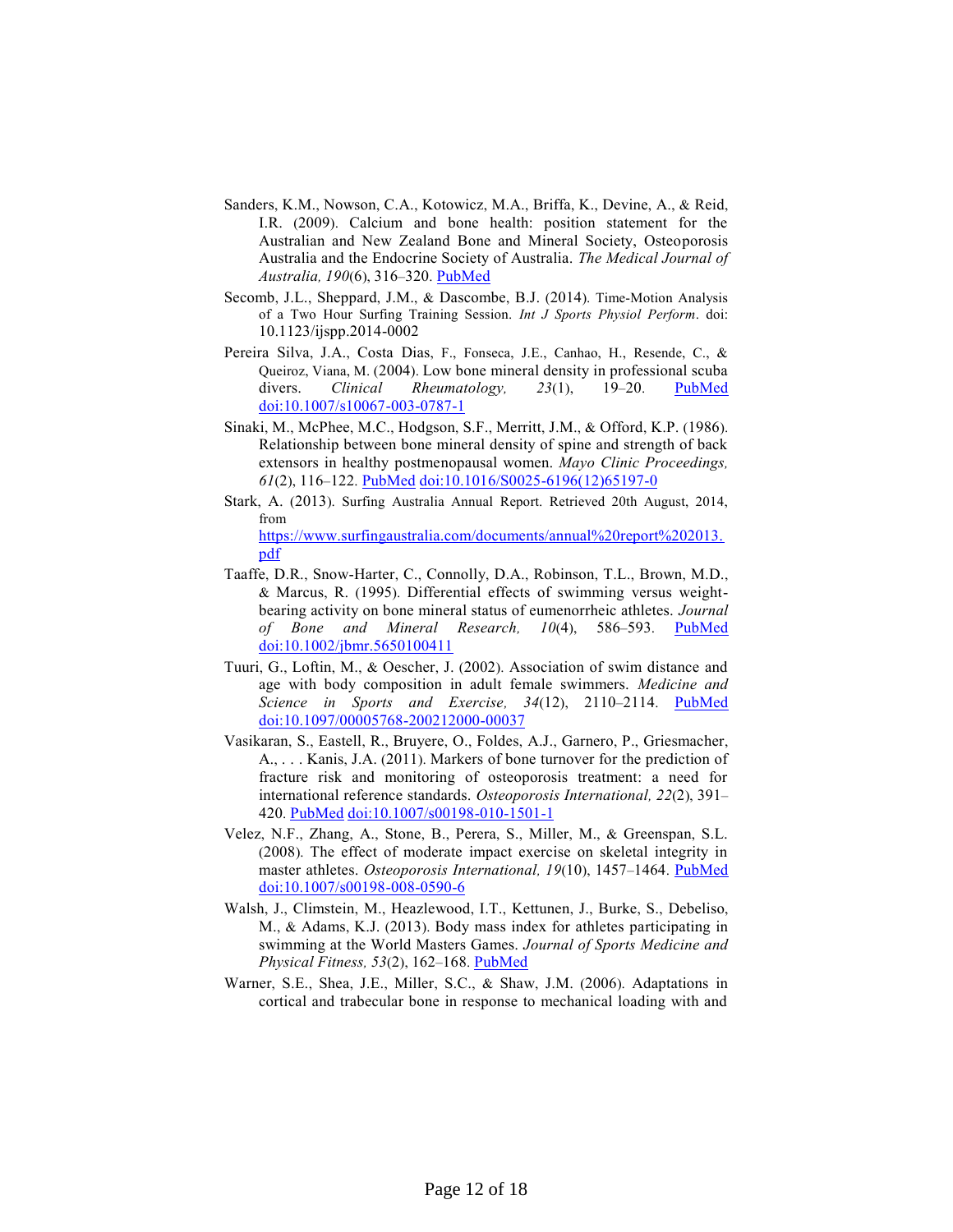without weight bearing. *Calcified Tissue International, 79*(6), 395–403[.](http://www.ncbi.nlm.nih.gov/entrez/query.fcgi?cmd=Retrieve&db=PubMed&list_uids=17164974&dopt=Abstract) [PubMed](http://www.ncbi.nlm.nih.gov/entrez/query.fcgi?cmd=Retrieve&db=PubMed&list_uids=17164974&dopt=Abstract) [doi:10.1007/s00223-005-0293-3](http://dx.doi.org/10.1007/s00223-005-0293-3)

- Watsford, M., Murphy, A., & Coutts, A. (2006). Energy expenditure and time– motion analysis during recreational surfing. *Journal of Science and Medicine in Sport, 9*(Suppl), 9. [PubMed](http://www.ncbi.nlm.nih.gov/entrez/query.fcgi?cmd=Retrieve&db=PubMed&list_uids=17182281&dopt=Abstract) [doi:10.1016/j.jsams.2006.12.018](http://dx.doi.org/10.1016/j.jsams.2006.12.018)
- Weeks, B.K., & Beck, B.R. (2008). The BPAQ: a bone-specific physical activity assessment instrument. *Osteoporosis International, 19*(11), 1567–1577. [PubMed](http://www.ncbi.nlm.nih.gov/entrez/query.fcgi?cmd=Retrieve&db=PubMed&list_uids=18414964&dopt=Abstract) [doi:10.1007/s00198-008-0606-2](http://dx.doi.org/10.1007/s00198-008-0606-2)
- Wroblewski, A.P., Amati, F., Smiley, M.A., Goodpaster, B., & Wright, V. (2011). Chronic exercise preserves lean muscle mass in masters athletes. *The Physician and Sportsmedicine, 39*(3), 172–178. [PubMed](http://www.ncbi.nlm.nih.gov/entrez/query.fcgi?cmd=Retrieve&db=PubMed&list_uids=22030953&dopt=Abstract) [doi:10.3810/psm.2011.09.1933](http://dx.doi.org/10.3810/psm.2011.09.1933)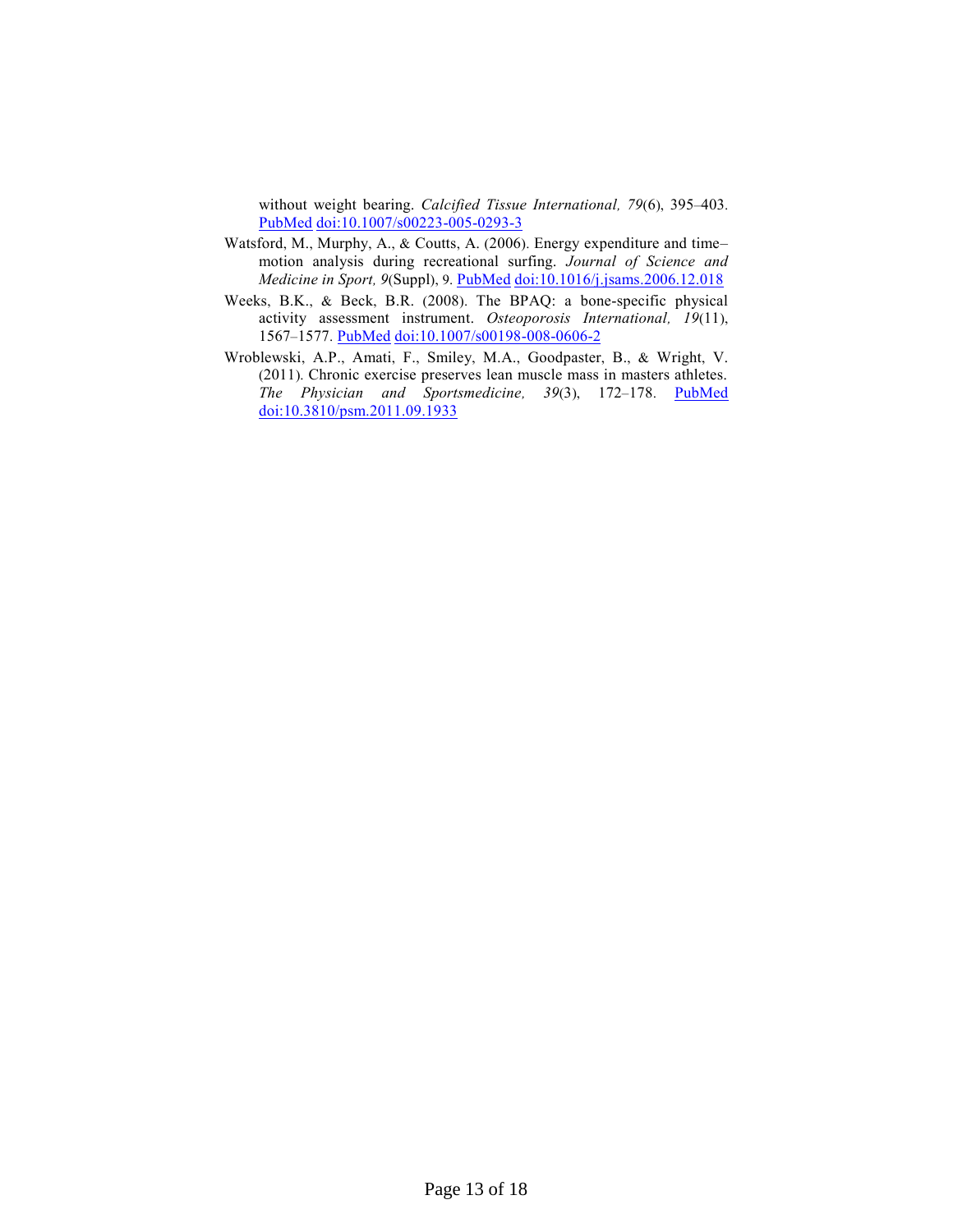**Figure 1** [**AUQ4**]— DXA output image indicating segmental cut lines.

**Total Body Tissue Quantitation** 



The image was generated from an actual report from one of the participants. The image is completely de-identified.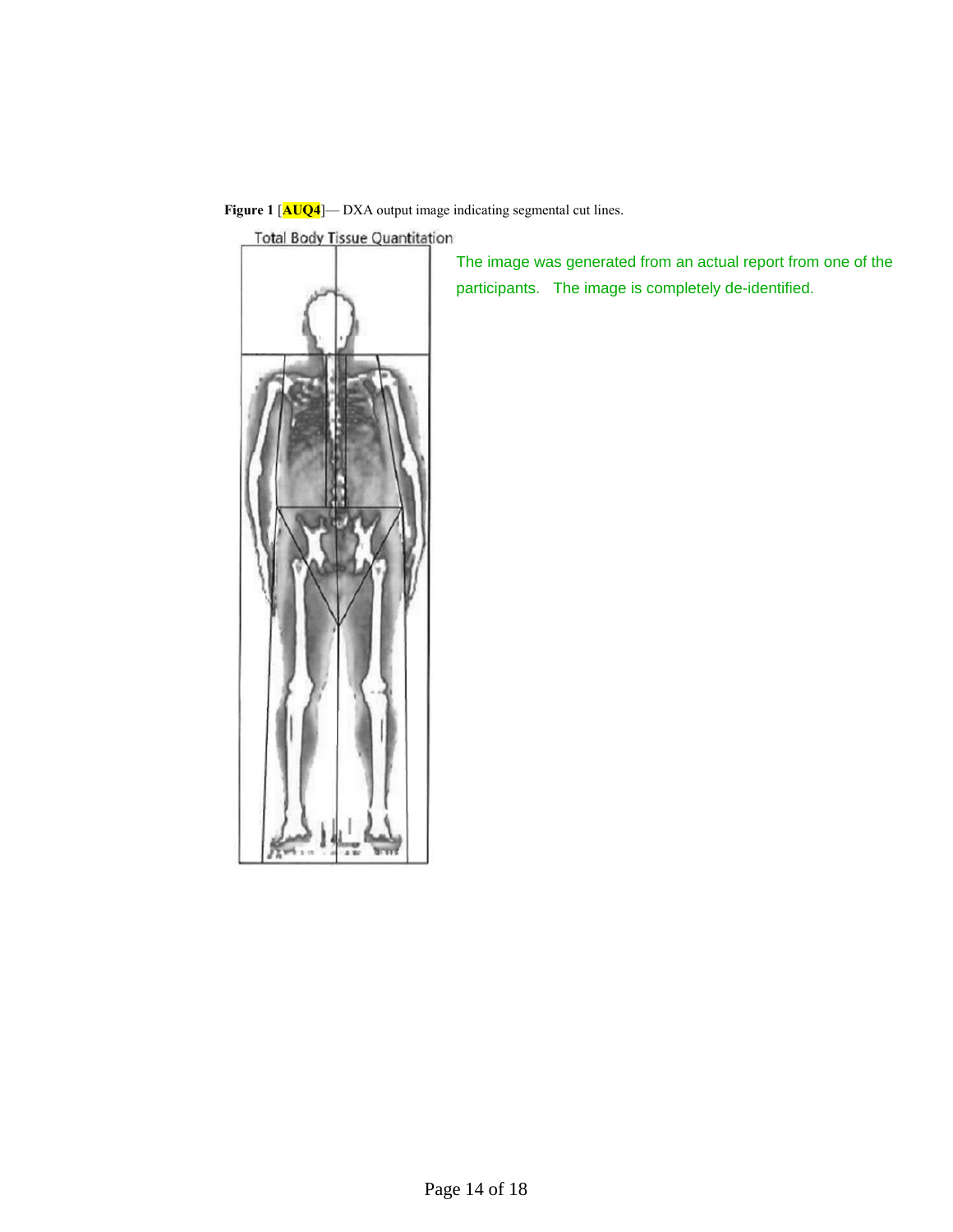| <b>Parameter</b>          | Surfers $(n = 11)$     | Controls ( $n = 10$ ) | P value |
|---------------------------|------------------------|-----------------------|---------|
| Age $(yrs)$               | 63.3 $(\pm 4.7)$       | 59.7 $(\pm 4.5)$      | 0.091   |
| Weight (kg)               | 92.9 $(\pm 18.9)$      | $82.6 (\pm 16.9)$     | 0.202   |
| Lean mass $(kg)$          | 58.09 ( $\pm$ 6.59)    | 53.50 ( $\pm$ 6.45)   | 0.125   |
| Fat mass (kg)             | $31.47 \ (\pm 14.78)$  | 25.80 ( $\pm$ 10.94)  | 0.334   |
| Percent fat $(\% )$       | 33.35 ( $\pm$ 9.10)    | 31.30 ( $\pm$ 6.70)   | 0.571   |
| Waist circumference (cm)  | $102.18 \ (\pm 13.90)$ | 93.55 ( $\pm$ 13.28)  | 0.164   |
| pBPAQ score               | 59.9 $(\pm 54.4)$      | 49.7 $(\pm 39.9)$     | 0.632   |
| cBPAQ score               | $1.4 (\pm 3.2)$        | $1.9 (\pm 3.0)$       | 0.657   |
| Calcium intake (% of RDI) | $106.5 (\pm 48.6)$     | $100.2 (\pm 49.4)$    | 0.773   |

**Table 1 Demographic Characteristics of Surfers and Controls (mean (±** *SD***))**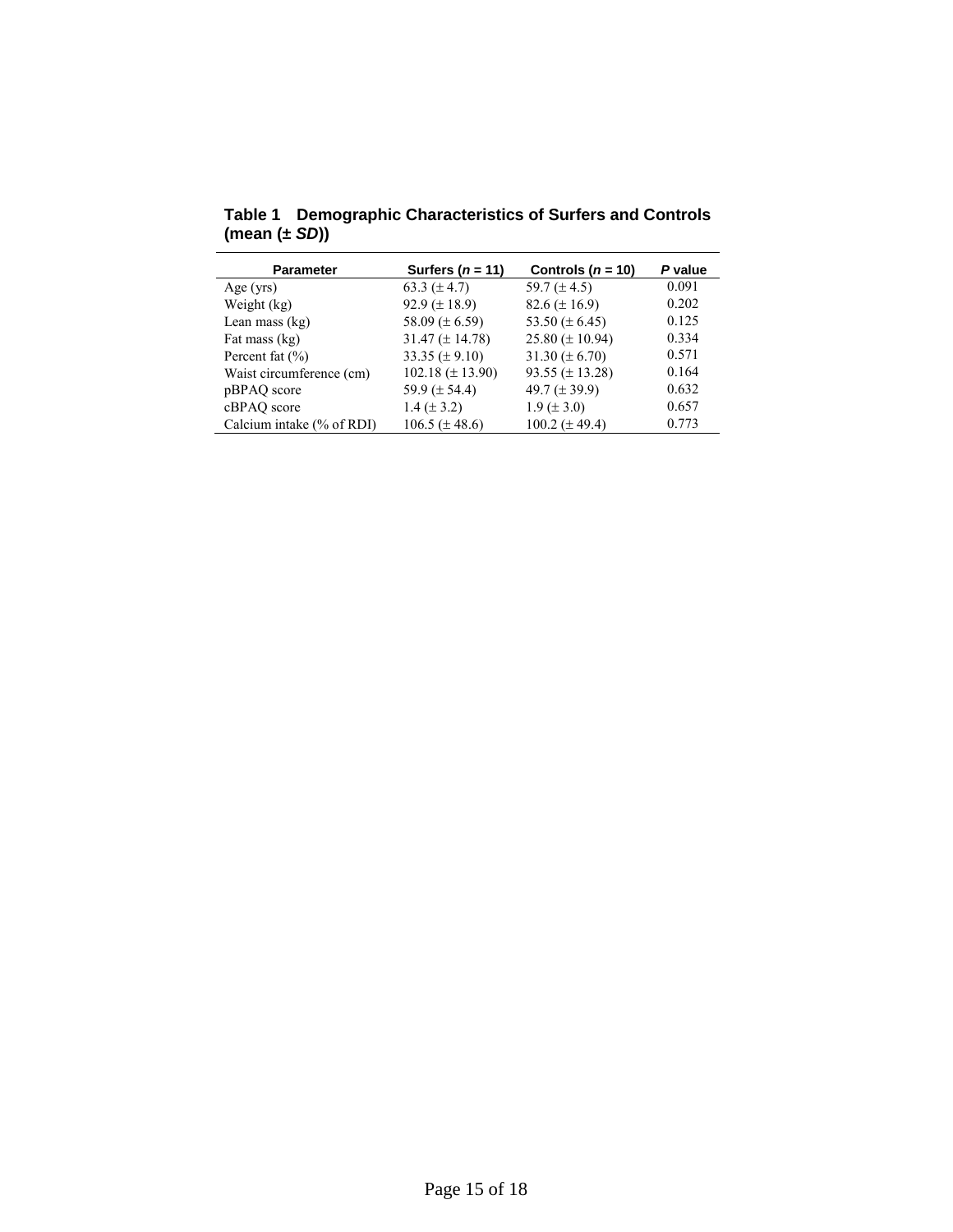**Table 2 Segmental Bone Mineral Density and Bone Mineral Content of Surfers and Controls. Results Expressed as Mean (±**  *SD***)**

| <b>Parameter</b>                                        | Surfers ( $n = 11$ )      | Controls $(n = 10)$        | P<br>value |  |  |
|---------------------------------------------------------|---------------------------|----------------------------|------------|--|--|
| <b>Bone Mineral Density</b>                             |                           |                            |            |  |  |
| Total body BMD $(g/cm^2)$                               | $1.375 \ (\pm 0.152)$     | $1.274 \ (\pm 0.104)$      | 0.096      |  |  |
| Arms $(g/cm2)$                                          | $1.231 (\pm 0.100)$       | $1.091 (\pm 0.862)$        | 0.003      |  |  |
| Legs $(g/cm2)$                                          | $1.367 \ (\pm 0.165)$     | $1.278 (\pm 0.099)$        | 0.157      |  |  |
| Trunk $(g/cm2)$                                         | $1.212 \ (\pm 0.204)$     | $1.013 \ (\pm 0.162)$      | 0.024      |  |  |
| Ribs $(g/cm2)$                                          | $1.011 (\pm 0.136)$       | $0.868 \ (\pm 0.111)$      | 0.017      |  |  |
| Spine $(g/cm2)$                                         | $1.471 (\pm 0.225)$       | $1.204 (\pm 0.279)$        | 0.026      |  |  |
| Lumbar spine<br>$(L_1 \text{ to } L_4, \text{ g/cm}^2)$ | 1.468 $(\pm 0.240)$       | $1.195 \ (\pm 0.240)$      | 0.023      |  |  |
| Pelvis $(g/cm2)$                                        | $1.170 (\pm 0.189)$       | $1.063 \ (\pm 0.149)$      | 0.172      |  |  |
| <b>Bone Mineral Content</b>                             |                           |                            |            |  |  |
| Arms $(g)$                                              | 522.45 (± 77.295)         | 439.80 $(\pm 53.991)$      | 0.011      |  |  |
| Legs $(g)$                                              | $1120.73 \ (\pm 205.613)$ | $1113.20 \ (\pm 1116.057)$ | 0.162      |  |  |
| Trunk $(g)$                                             | $1055.64 \ (\pm 213.813)$ | 837.30 $(\pm 175.707)$     | 0.020      |  |  |
| Ribs(g)                                                 | $348.55 (\pm 72.697)$     | $274.10 (\pm 61.557)$      | 0.021      |  |  |
| Spine $(g)$                                             | $301.82 \ (\pm 78.999)$   | $216.30 \ (\pm 75.554)$    | 0.020      |  |  |
| Lumbar spine<br>$(L1$ to L <sub>4</sub> , g)            | $90.82 \ (\pm 25.58)$     | 74.30 $(\pm 31.75)$        | .203       |  |  |
| Pelvis (g)                                              | 406.82 ( $\pm$ 84.936)    | $327.90 \ (\pm 62.115)$    | .026       |  |  |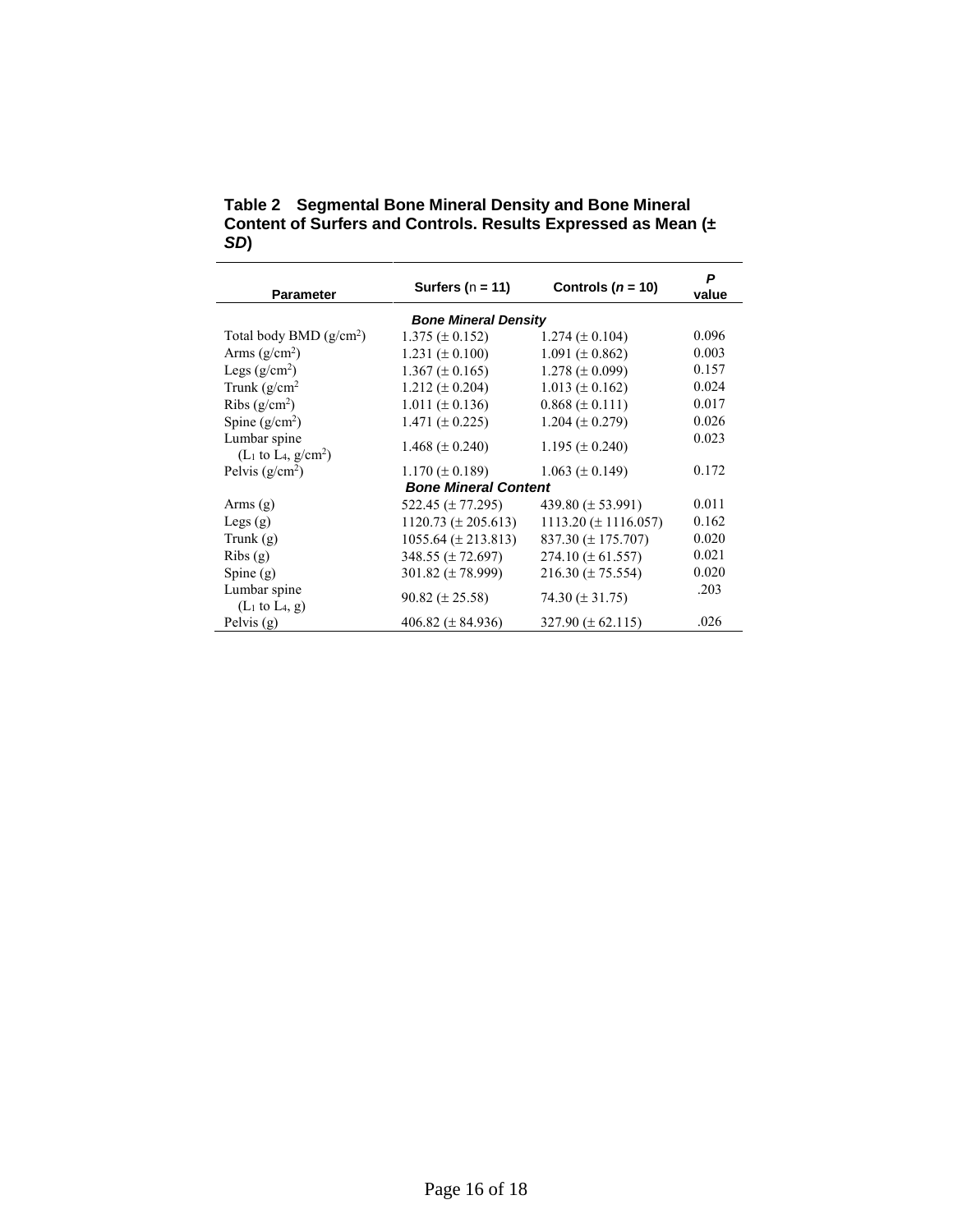| <b>Parameter</b>     | Surfers $(n = 10)$     | Controls ( $n = 10$ )   | P value |
|----------------------|------------------------|-------------------------|---------|
| Arms lean mass $(g)$ | 7814.8 $(\pm 1220.9)$  | 6690.0 ( $\pm$ 1192.7)  | 0.046   |
| Arms fat mass $(g)$  | 3924.6 ( $\pm$ 2067.2) | $2696.6 (\pm 868.0)$    | 0.098   |
| Legs lean mass $(g)$ | $18955.7 (\pm 2985.8)$ | $17456.8 (\pm 2118.1)$  | 0.205   |
| Legs fat mass $(g)$  | 8307.9 ( $\pm$ 4407.0) | 6988.4 ( $\pm$ 2050.4)  | 0.398   |
| Trunk lean mass (g)  | 26499.6 $(\pm 5141.0)$ | 24946.3 ( $\pm$ 5395.8) | 0.508   |
| Trunk fat mass $(g)$ | $17180.8 (\pm 7743.2)$ | $15136.5 (\pm 8164.1)$  | 0.563   |

**Table 3 Segmental Body Composition of Surfers and Controls. Results Expressed as Mean (±** *SD***)**